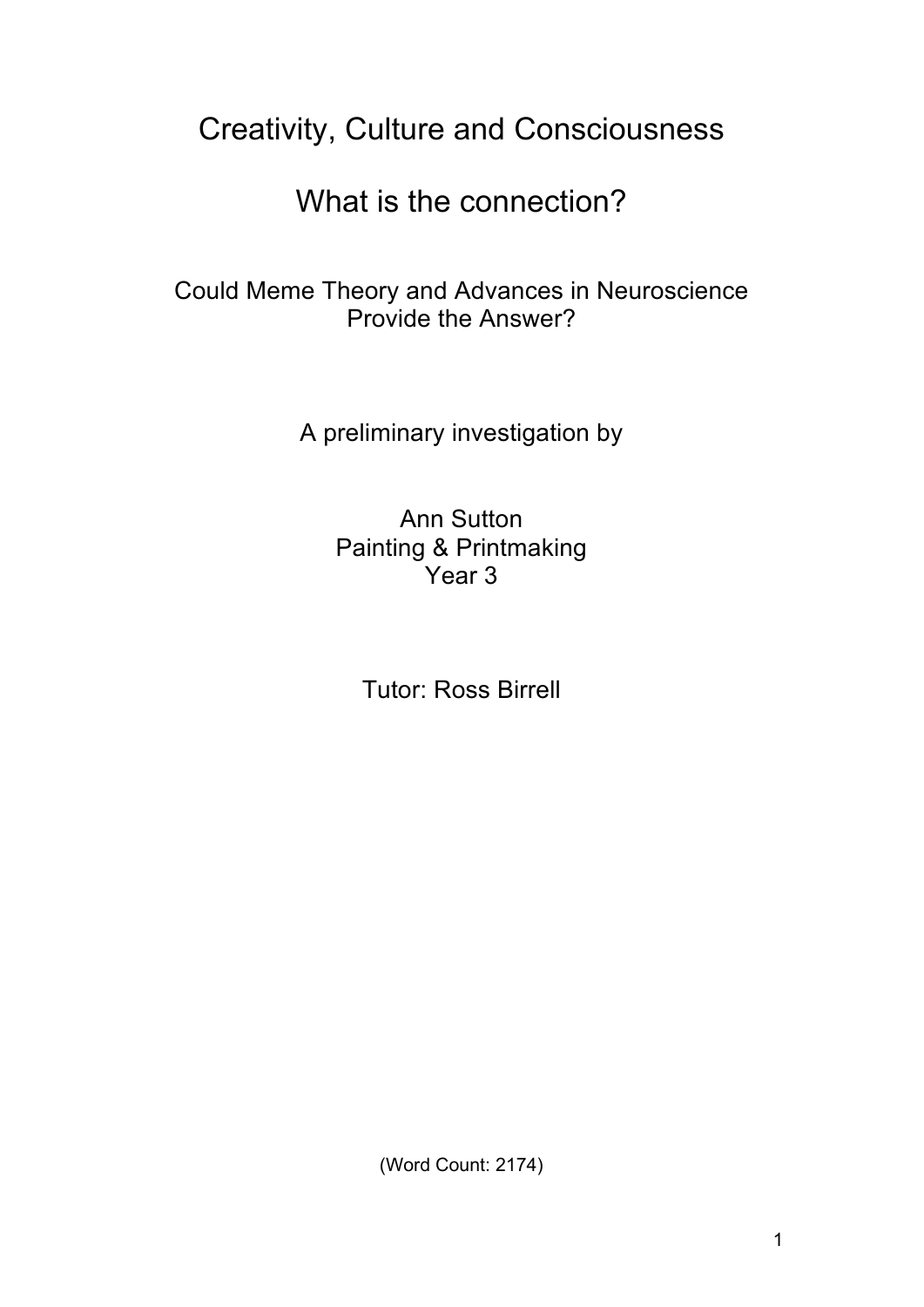## **Contents**

Introduction

Essay

Bibliography

List of Illustrations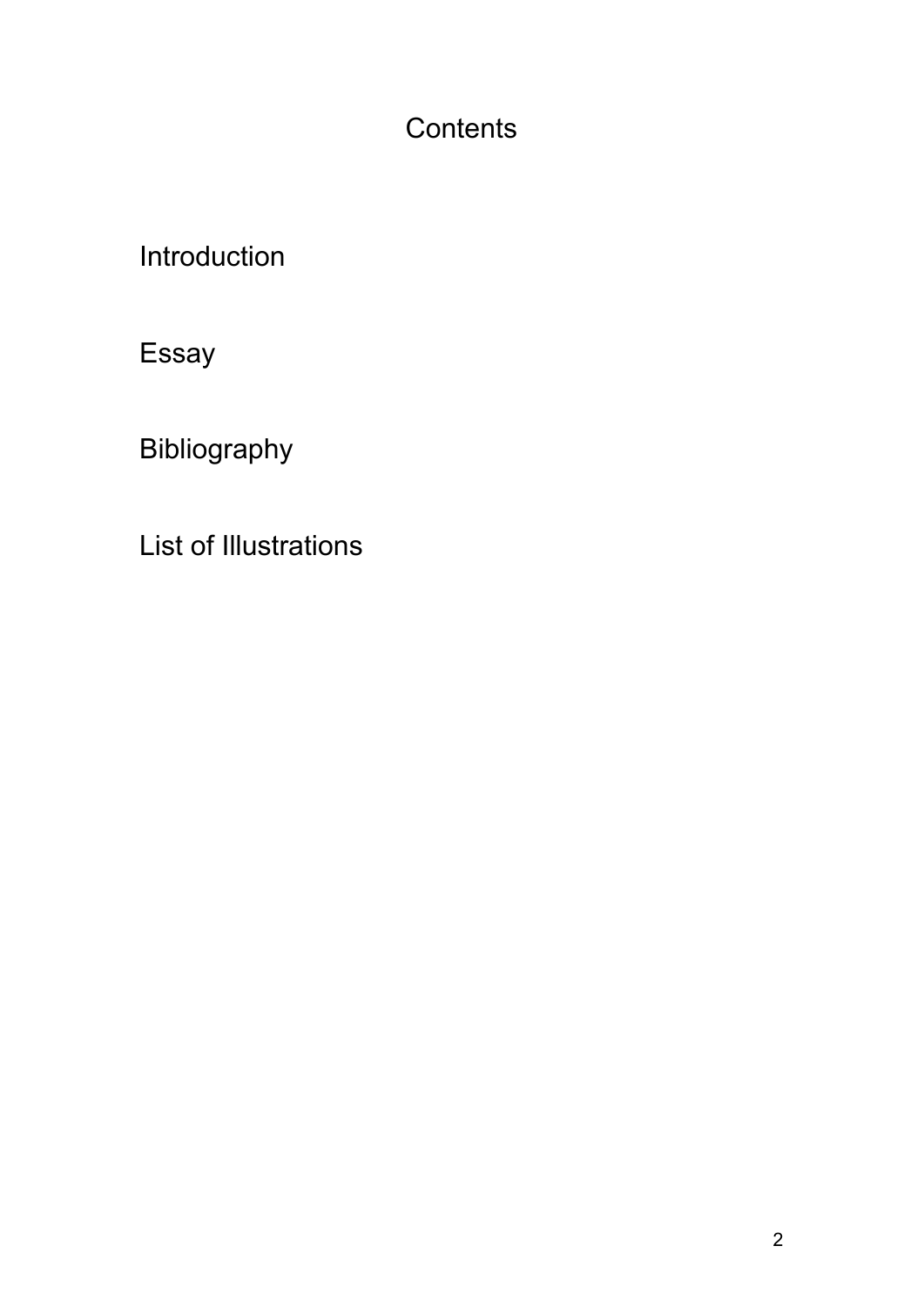### **Introduction**

Although it was not my original intention to investigate cultural evolution, my interest in this arose when trying to understand what drives artistic creativity. I wanted to understand what could link my need to create "works of art" with our early human ancestors, who created the stunning dynamic cave paintings at Chauvet, approximately 35,000 years ago. (Herzog, W., 2011)



**Figure 1 Lions, Chauvet cave painting, -35,000 yrs, discovered 1994**

I had previously looked at this from a psychoanalytical and neurological perspective and then wondered what insight might come from evolutionary biology. Having found contemporary writers, with a scientific background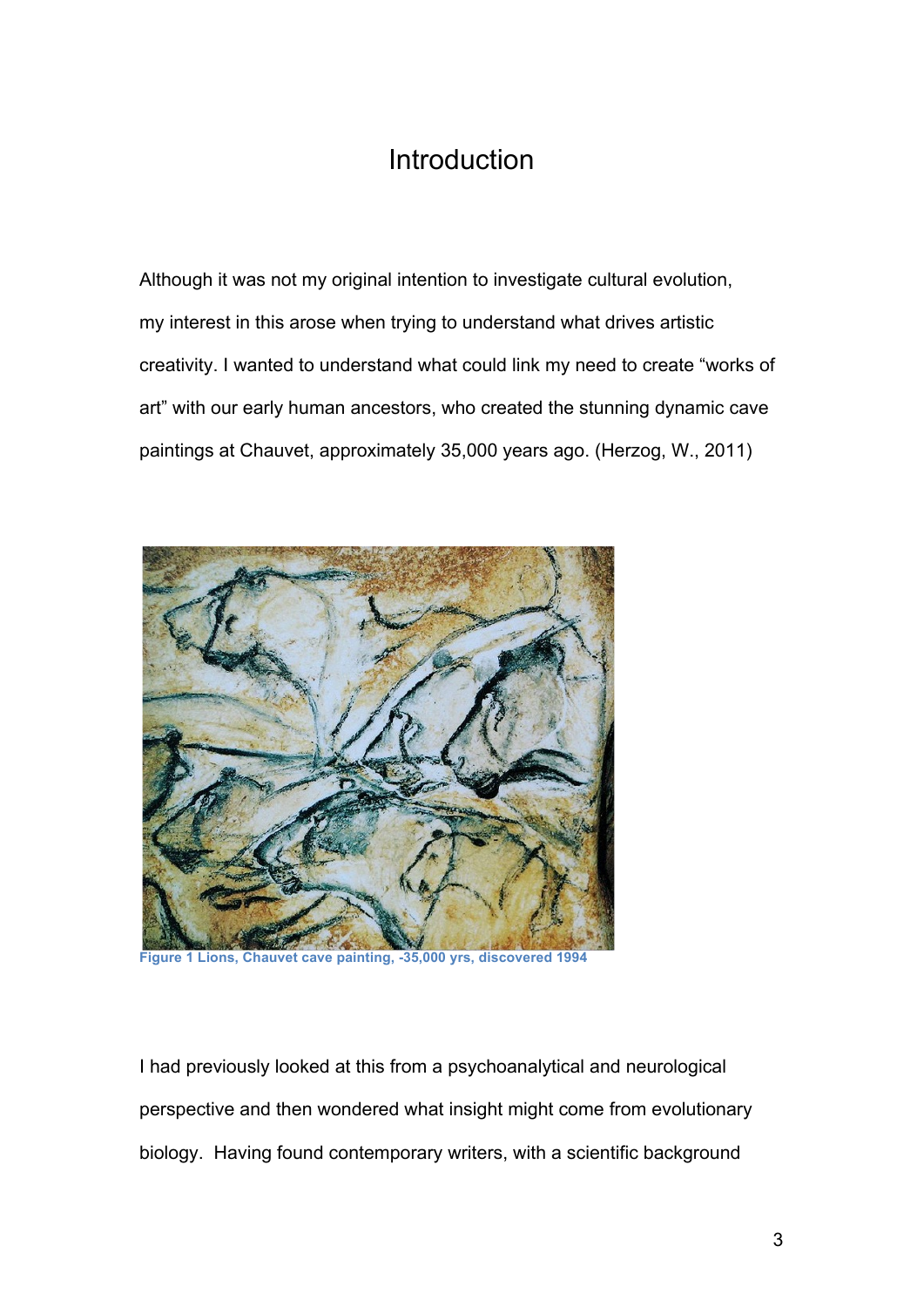(Leader, D., 2004,2009,2010), useful guides into complex fields such as philosophy, I revisited the publications of Richard Dawkins (Dawkins, R., 1989, chapter 11). When I came across the elegant concept of the meme, which he first suggested in 1976, I was hooked, especially as this seemed to spark a creative burst of meme related work in my studio.



**Figure 2: "Meme Monument," 2012, Sutton, A.**

In this essay I intend to concentrate on key aspects of memetic theory, and how recent developments in neuroscience, relating to the organization of the visual brain and the motor system, begin to suggest a biological basis for the meme within the human brain, whilst providing interesting insights into artistic practice and the concepts of consciousness and free-will.

I will start by summarizing the generally accepted view of the main stages in human brain development that have been deduced from archaeological evidence, as described by Donald. (Donald, M., 1993, 738) I will concentrate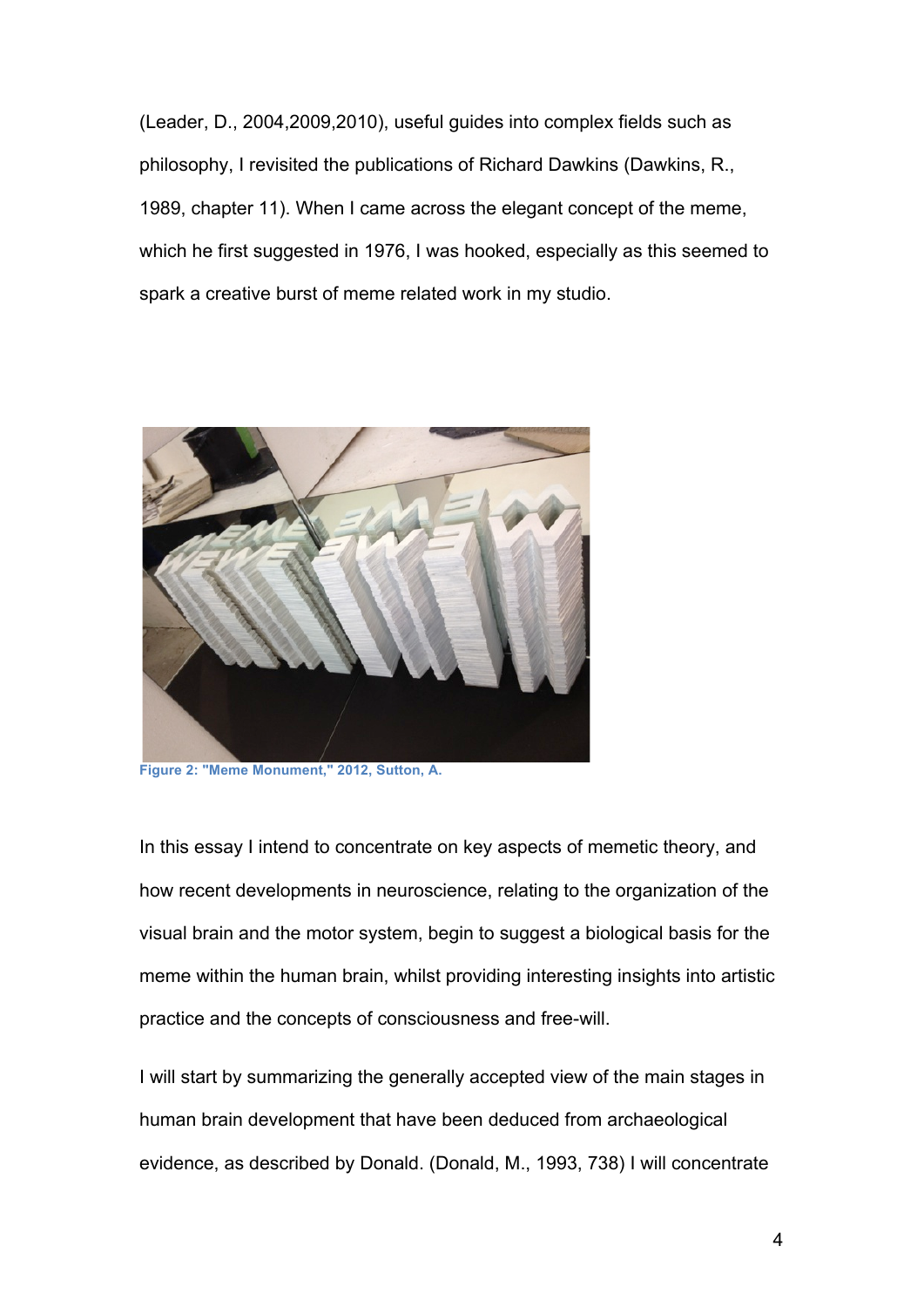on points relevant to my investigation, since a large part of his paper concerns cultural evolution theory, which is beyond the scope of this essay.

In his précis of his book, *Origins of the Modern mind: Three stages in the Evolution of culture and cognition*, Donald suggests that there were two major "*breakpoints in hominid cognitive evolution*"(Donald, M., 1993, 738) which coincided with the periods when Homo erectus and archaic Homo sapiens appeared, approximately 1.5 million and 0.3 million years ago, respectively. The first evidence of major cognitive development and a sharp acceleration in brain size occurred in the transition to Homo erectus, whose brain was approximately 70% of the size of modern man. It is generally accepted across disciplines, that this first transition was based on the acquisition of a revolutionary motor-modeling skill, mimesis or imitation, which created a voluntarily accessible memory system and which is regarded as the necessary pre-adaptation for speech and language development. Donald explains:

*"Only humans can recall memories at will; and the most basic form of human recall is the self-triggered rehearsal of action, the refinement of action by purposive repetition…. the whole body becomes a potential source of conscious representation." (Donald, M., 1993,740)*

The second major transition was marked by a further rapid brain expansion and the descent of the larynx, coinciding with the emergence of Homo

5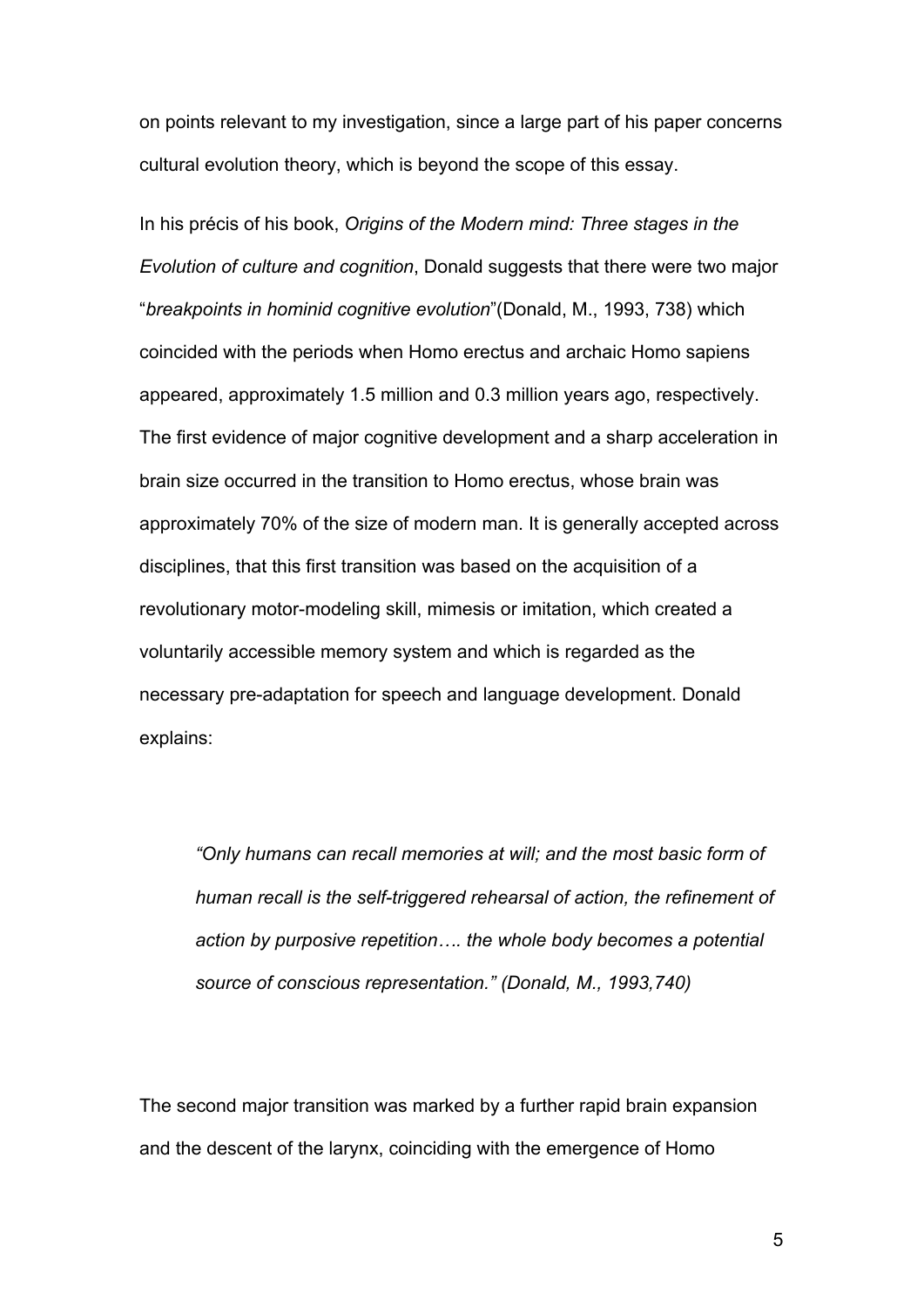sapiens who, by at least 45,000 years ago, had fully developed speech and a complex oral culture.

He describes his decision to postulate a third transition in human cognitive evolution thus:

*" My decision takes this …out of purely biological evolution… The likelihood that…such recent change is non-genetic should not distract us from exploring it to the fullest. Recent cognitive change is evident primarily in cultural artifacts… I have singled out the development of external memory as the critical issue. The third transition seems to have started in the late Upper Paleolithic with the invention of the first permanent visual symbols; and it is still under way. "(Donald, M., 1993,738)*

What marks human development since the Upper Paleolithic is the gradual emergence of three new representational devices, namely, visuo-symbolic invention from which complex writing and numerical systems developed; external memory records *"mediated by a literate class"* (Donald, M., 1993,745) and the emergence of large, external cultural products called theories. Once again there is agreement that these cognitive developments required a major change in the human brain, vastly increasing the neuronal capacity for processing data and memory, and that this acceleration in brain development proceeded at a rate far in excess of the relatively slow pace of genetic evolution. Donald and others believe, that this discrepancy can be explained by the "plasticity" (potential for functional adaptation) of the brain. He says:

"*How could the highly complex functional subsystems necessary for reading, writing and other visuo-symbolic processing skills be accommodated by the human brain without genetic change? The* 

6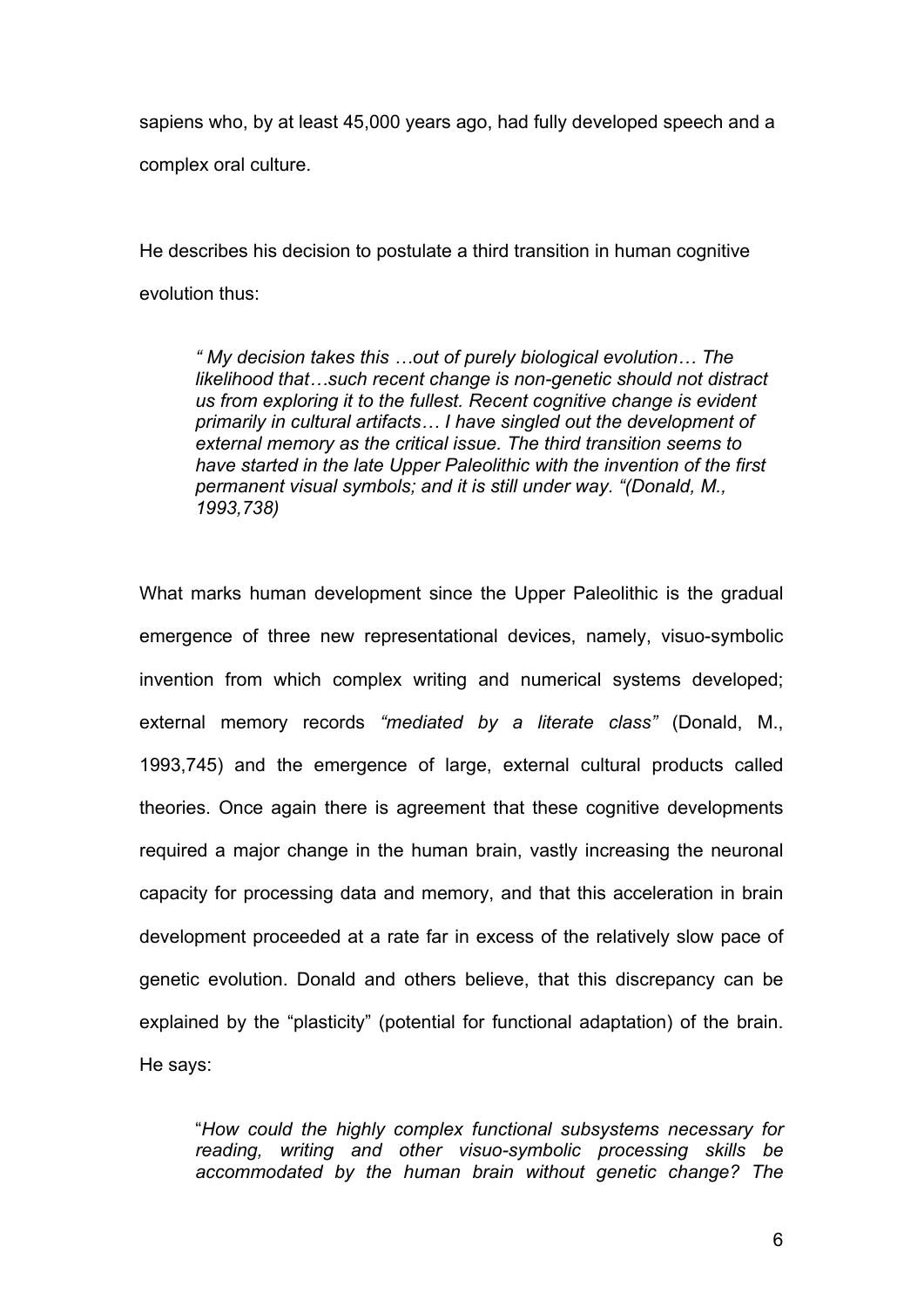*answer seems to lie in the increased neo-cortical plasticity that came with the final expansion of the human brain."(Donald, M., 1993,746)*

This is where the views of cultural theorists and memeticists diverge. Whereas Donald represents the view that culture is an adaptation that arose because it created a genetic advantage, the memeticist regards imitation as the adaptation, which allowed individuals to learn from each other, rather than culture. Whilst brain plasticity is not disputed, it is the propagation of a new replicator, the meme, which has driven the dramatic increase in complexity and size of the human brain (Blackmore, S., 2007, 3,4) (Dennett. D., 1990, 9).

The theory of the meme was first proposed by Richard Dawkins, an evolutionary biologist, in *The Selfish Gene*, published in 1976 and revised in 1989. He suggested the existence of a new independent replicator, a "*unit of cultural transmission, or of imitation*" (Dawkins.D., 1989,192) which he called a meme, an abbreviation of mimeme, derived from the Greek, to imitate. Criticism from within the scientific community led to this response in the revised edition:

*"This makes me the more anxious to repeat that my designs on human culture were modest almost to vanishing point. My true ambitions-and they are admittedly large-lead in another direction entirely. I want to claim almost limitless power for slightly inaccurate self-replicating entities, once they arise anywhere in the universe. This is because they tend to become the basis for Darwinian selection which, given enough generations, cumulatively builds systems of great complexity" …I was trying to make the case for replicators in general…(I) will have succeeded if the reader closes the book with the feeling that DNA molecules are not the only entities that might form the basis for Darwinian evolution. My purpose was to cut the gene down to size, rather than to sculpt a grand theory of human culture." (Dawkins.R., 1989,322)*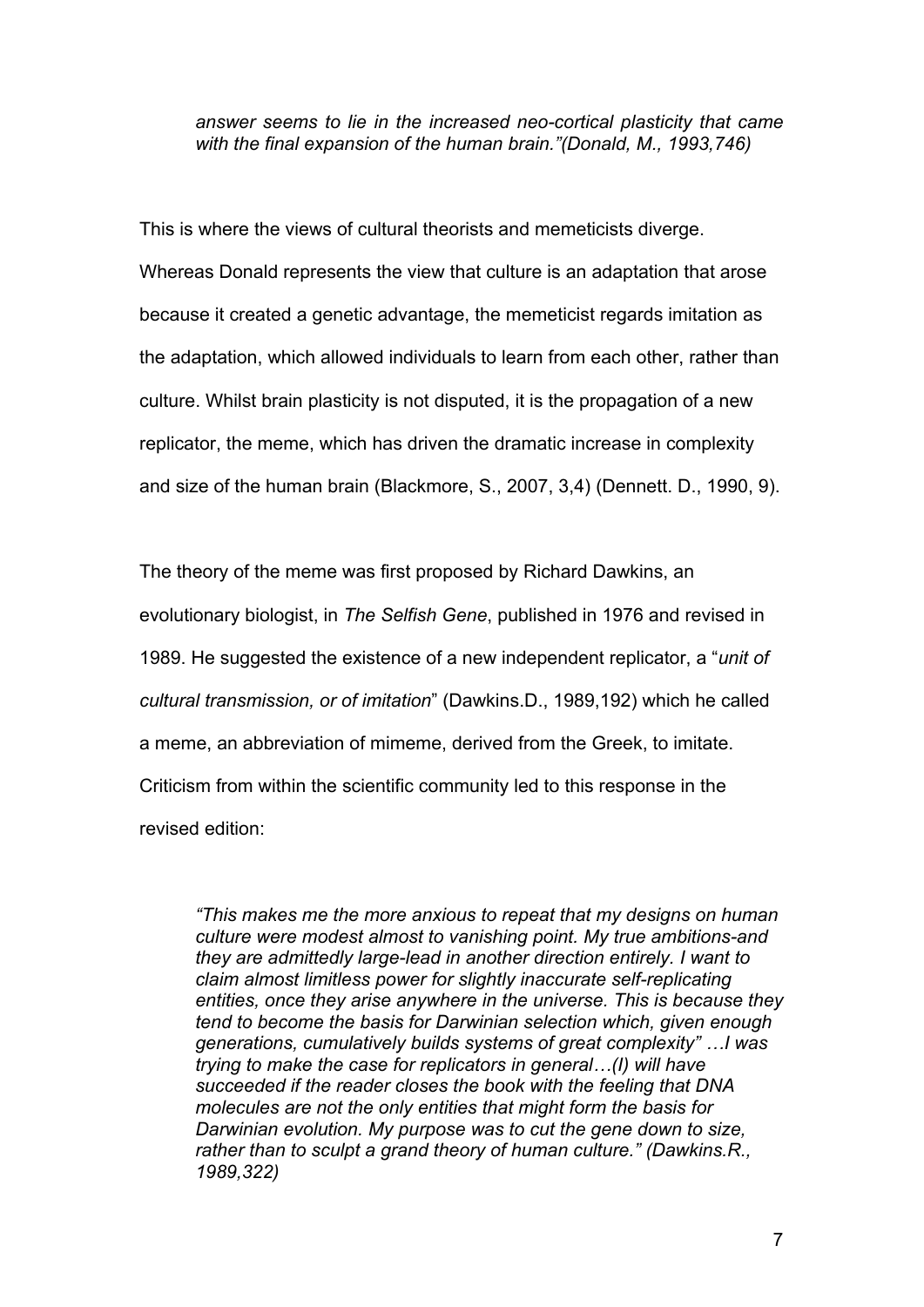In Dawkin's view, culture is what sets human beings apart from other animal species and that this developed from the human skill of imitation. He gave the name meme to each unit of imitation such as: "*tunes, ideas, catch-phrases, clothes, fashions, ways of making pots or of building arches*." (Dawkins. R., 1989,189,192) In his view the qualities that make for high survival value in memes would be the same as for other replicators i.e. longevity, fecundity and copying-fidelity. Since the memes exist within the brain, longevity of a single meme is less problematic than for a gene as something such as a tune can survive the individual in written form and continue to be copied. Fecundity or the multiplication of copies is more important than the longevity of a particular copy, as a measure of success of the replicator. He gives an example of religious laws that continue to propagate themselves for thousands of years because of the permanence of written records (Dawkins, R., 1989, 194). In his conclusion he makes the novel suggestion that rather than looking for:

*"…. advantages at the gene level (or the individual, the group, or the species level according to taste). What we have not previously*  considered is that a cultural trait may have evolved in the way that it *has, simply because it is advantageous to itself."(Dawkins. R., 1989,200)*

Susan Blackmore, a psychologist who has written extensively on the subject since Dawkins endorsed her book The Meme Machine in 1999,

supports this with reference to Dennett, a philosopher, who stated that the ultimate beneficiary of any evolutionary process is whatever it is that is copied. (Blackmore. S., 2007,3) In her view this idea is what sets memetics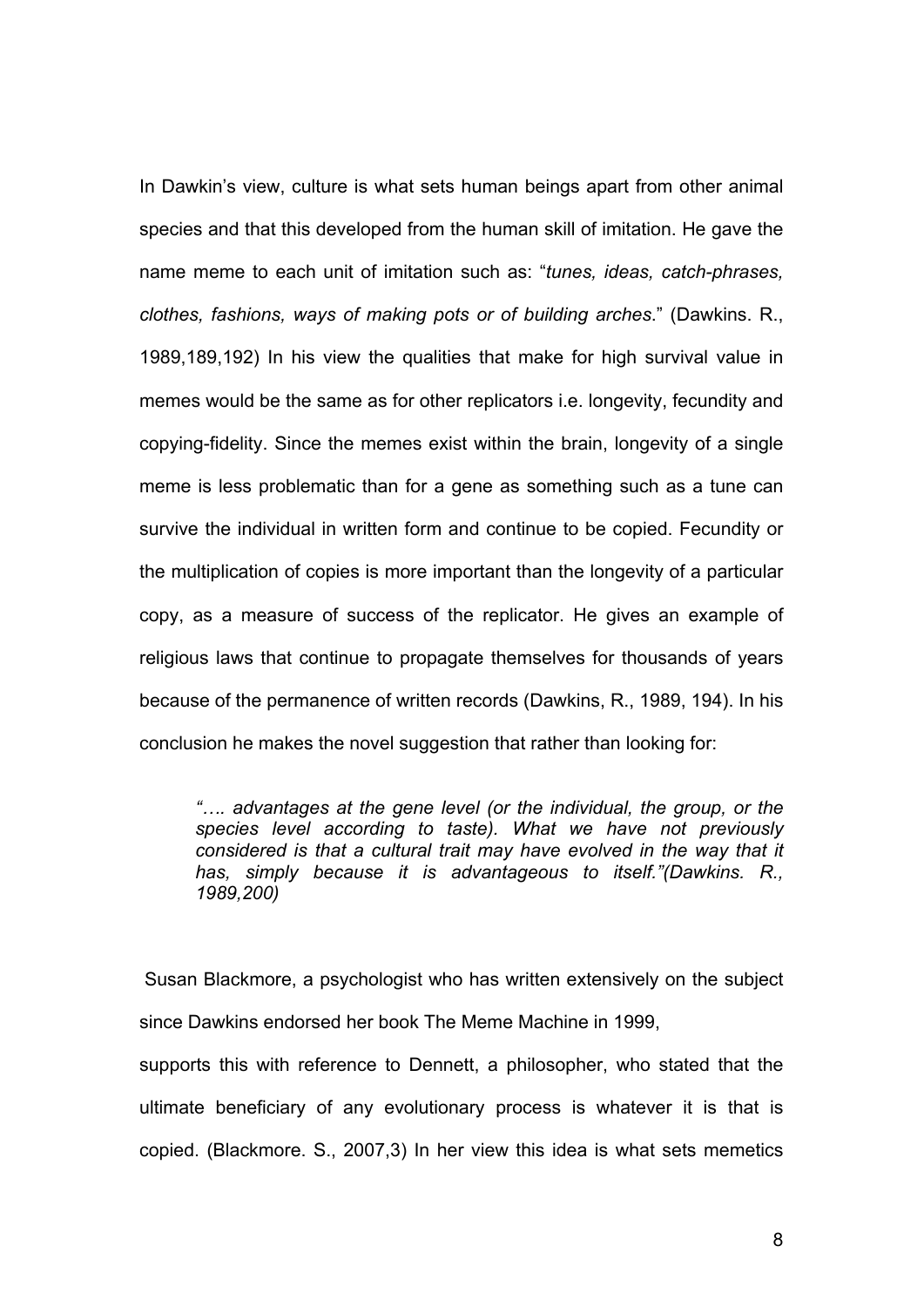apart from sociobiology, evolutionary psychology and gene-culture coevolution theory. She states:

*"…Wilson, the founder of sociobiology, famously claimed "the genes hold culture on a leash" (Lumsden and Wilson, 1981) and took inclusive fitness (advantage to genes) as the final arbiter… Wilson still argues that myths and social contracts evolved because of their benefit to genes rather than to themselves (Wilson, 1998)…"(Blackmore .S., 2007,3,4)*

She continues:

*"… the memes it (imitation) unintentionally let loose were not (adaptations). Culture did not arise for our sake but for its own. It is more like a vast parasite growing and living and feeding on us than a tool of our creation. It is a parasite that we cope with - indeed; we and our culture have co-evolved a symbiotic relationship. But it is a parasite nonetheless."(Blackmore. S., 2007,4)*

On a more positive note she later says:

*"Without memes we could not speak, write, enjoy stories and songs, or do most of the things we associate with being human. Memes are the tools with which we think, and our minds and culture are a mass of memes."(Blackmore. S., 2007,6)*

This is a contentious concept, since the logical conclusion is that our idea of "free will" may be illusory.

The fundamental shift in outlook, which Blackmore suggests is necessary to

assimilate the concept of the meme, is cited as one factor that attracts

criticism. Others within the published literature are based on basic

misinterpretation of the definition of the meme (Blackmore, S., 1998, 7) and

fear of the implications for undermining the accepted views on free will,

human creativity and consciousness; for example Richerson & Boyd and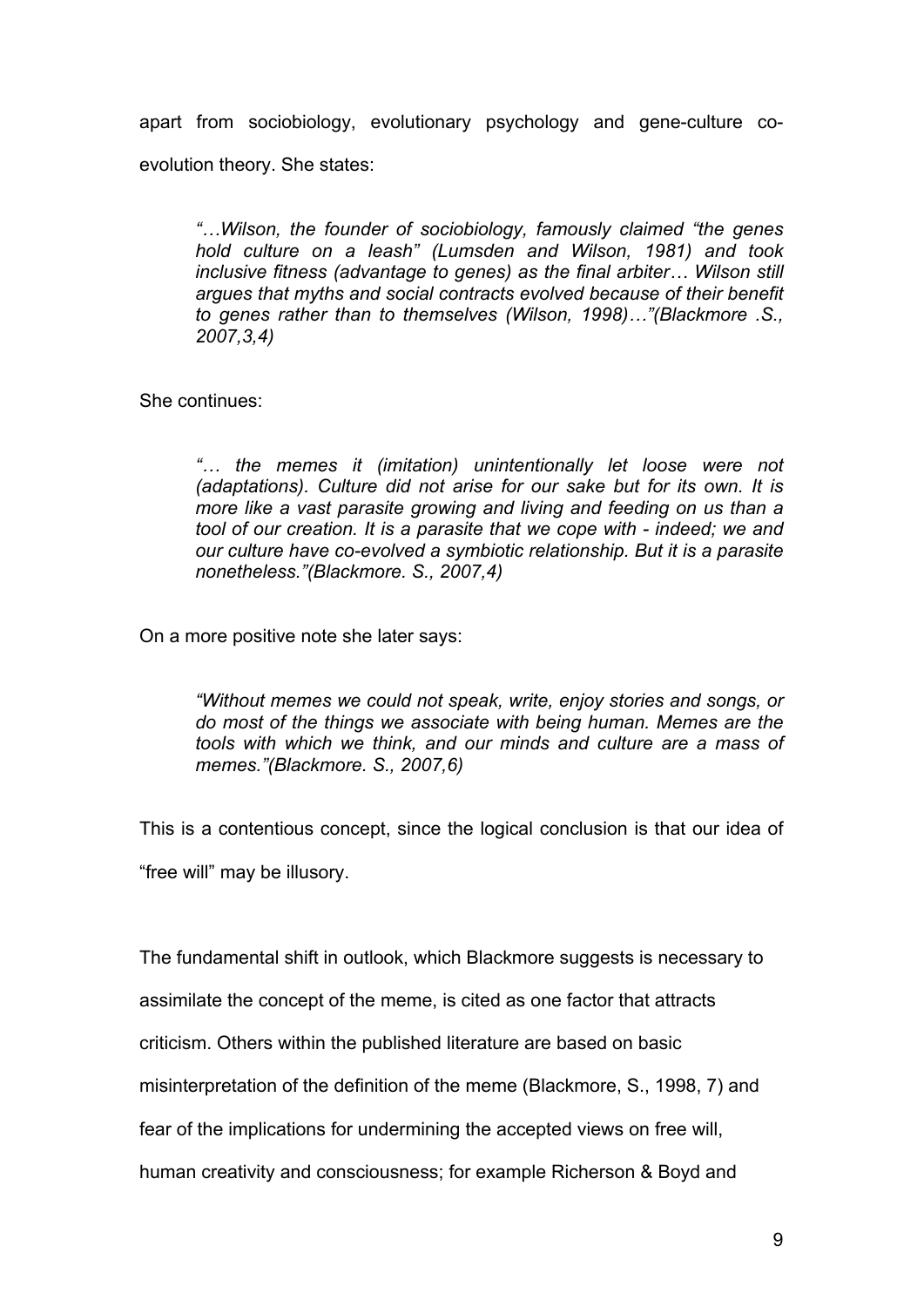Distin. (Blackmore, S., 2007, 6,7.) (Richerson, P., Boyd. R., 2005) (Distin. K., 2005)

She also observes that:

*"Its (the meme) power lies in its ability to unify all creative processes, both biological and cultural, within the same Darwinian framework. Yet after more than thirty years memetics is still not a thriving science." (Blackmore, S., 2007, 6,7)*

Memetics gained considerable credibility in academic circles with the biological observation of motor neurons facilitating action recognition and replication, mirror neurons, in macaque monkey brains (Gallese, V., et al, 1996), and subsequently in the human. It is now generally accepted that the "mirror neuron system" is the motor component which allowed the acquisition of mimetic skill, required for development of culture and cognition, permitting "the first transition" in early human brain evolution, described earlier by Donald. (Donald, M., 1993, 78), (McNamara, A., 2011, 1) Many scientists now believe that mirror neurons are the basis on which we map out and copy other people's actions and also that they allow us to understand the intentions and emotions behind those actions. The explosion in mirror neuron research not only provides a basis for language development, (Rizzolatti, G., 2002, 1.) but insight into empathy and socialization through perhaps facial expression recognition, brain disorders where these human attributes are diminished, differentiation of our sense of 'self' and 'other' and is leading to new therapies for brain injury and autism. (Brain briefings, 2008,1,2); (Rizzolatti, G., 2002,

10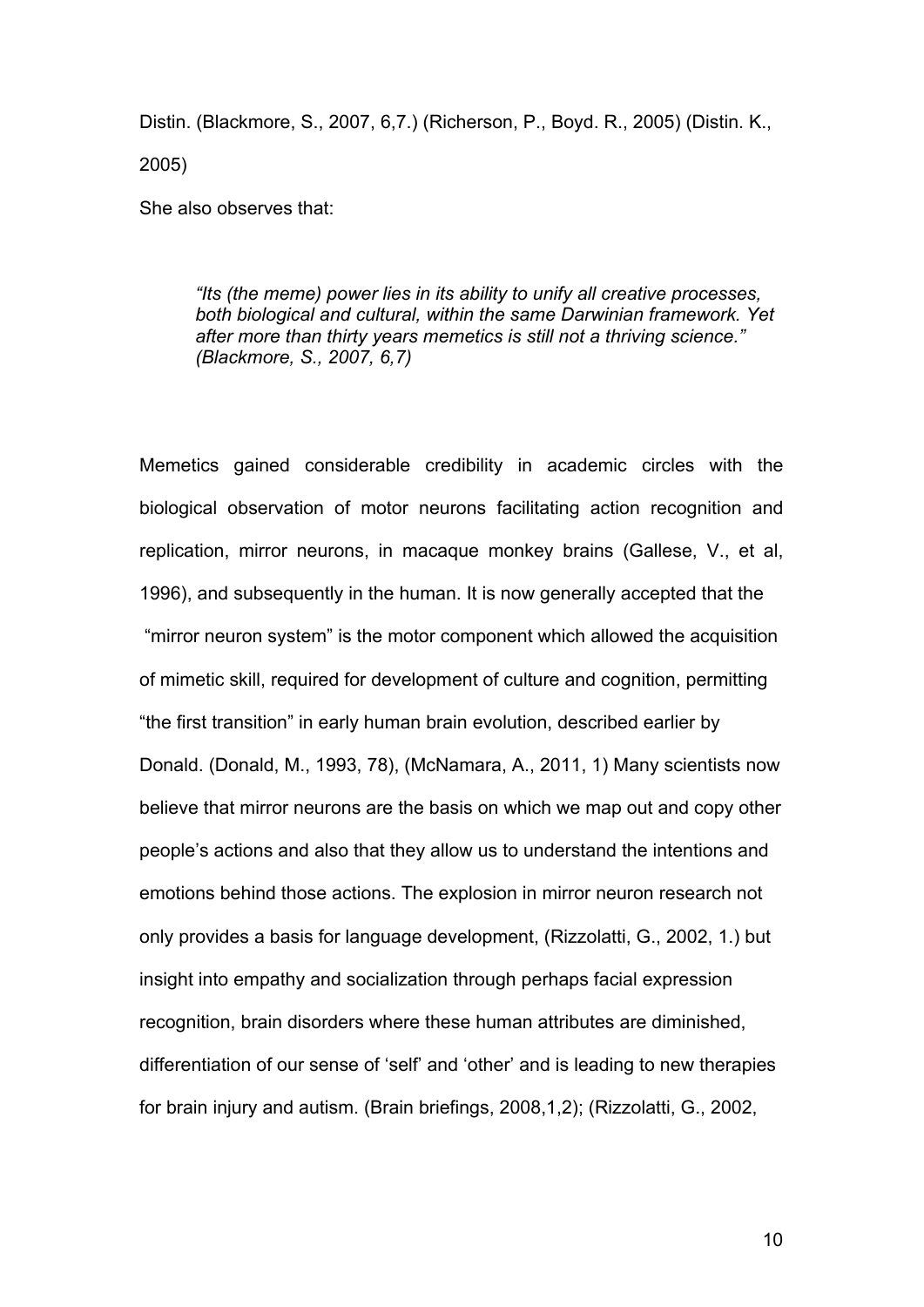1); (Schütz-Bosbach, S., et al, 2006, 1); (Mukamel, R., et al, 2010, 1); (Berrol, F., 2006, 1)

In his paper, *"Can we measure memes?"* Adam McNamara, a psychologist states clearly that:

*" Memes are the fundamental unit of cultural transmission and have been left upon the periphery of cognitive neuroscience due to their inexact definition and the consequent presumption that they are impossible to measure."(McNamara, A., 2011, 1)* 

He argues that although the precise definition of a meme is difficult, it is still possible to perform: *"highly controlled experiments studying the neural substrate of their initiation and replication."(McNamara, A., 2011, 1)* He also gives a detailed description of his own research study in which subjects were required to learn an abstract sound associated with novel gestures from a video and then to reproduce it, while functional brain activity was measured. In his view:

*" The addition of requiring participants to imitate and generate a motor component transforms the stimuli into a concept that can be communicated, i.e., a meme" (McNamara, A., 2011, 5,).*

Significantly functional connectivity between multiple regions of the brain can be observed during this process, which allows researchers to identify changes in these interactions over time. He concludes with:

*". even greater opportunity is now presented with the development of hyperscanning techniques (Montague et al., 2002). Hyperscanning is the running of two MRI machines with time-locked data acquisition and real time video link between the two participants"…"future studies can*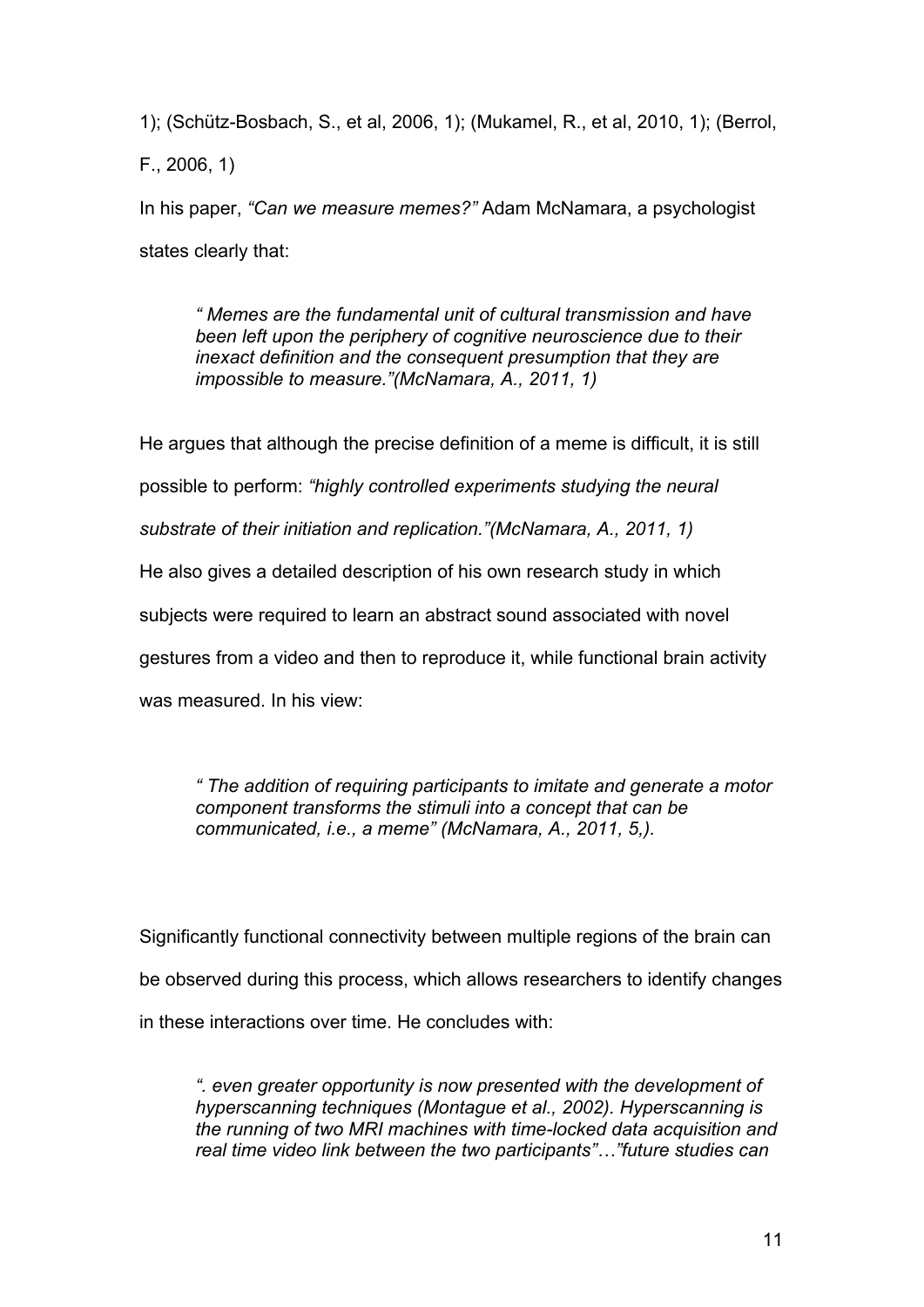*measure correlations between two individual's brain activity during the process of meme transmission"(McNamara, A., 2011, 5, 6).*

*" …one can envisage longitudinal (ranging from hours to weeks) neuroimaging experiments measuring changes in connectivity between brain regions as a component process to cultural evolution." (McNamara, A., 2011, 6)*

Neuroimaging with fMRI (functional magnetic resonance imaging) has allowed a much greater understanding of visual perception, which is of interest to neuroscientists and visual artists. Patrick Cavanagh, a research psychologist recently expressed the view that visual artists were the first neuroscientists, since they have been experimenting for hundreds of years with how to represent 3-dimensional forms in 2-dimensions, so that they can be interpreted by the visual systems of the observer of their art. (Cavanagh, P., 2012) It seems that artists were already aware of the importance of edges, light and shade, shape, line, form, colour, motion and texture in achieving the desired effects in their images, before it was discovered that each of these elements of our visual landscape is separately coded within the brain. (Cavanagh, P., 2012); (Zeki, S., 2002, 918)

Both Cavanagh and Semir Zeki, a professor of neuroaesthetics, share an interest in art and in the neurobiology of vision. They see one of the fundamental characteristics of the brain as the ability to form internal concepts, models or ideals of the three-dimensional world by assimilating and processing information from the sensory organs. Zeki sees this as a process of abstraction, in other words breaking the visual information into its essential component parts in order to acquire knowledge about what is 'seen' (Zeki, S.,

12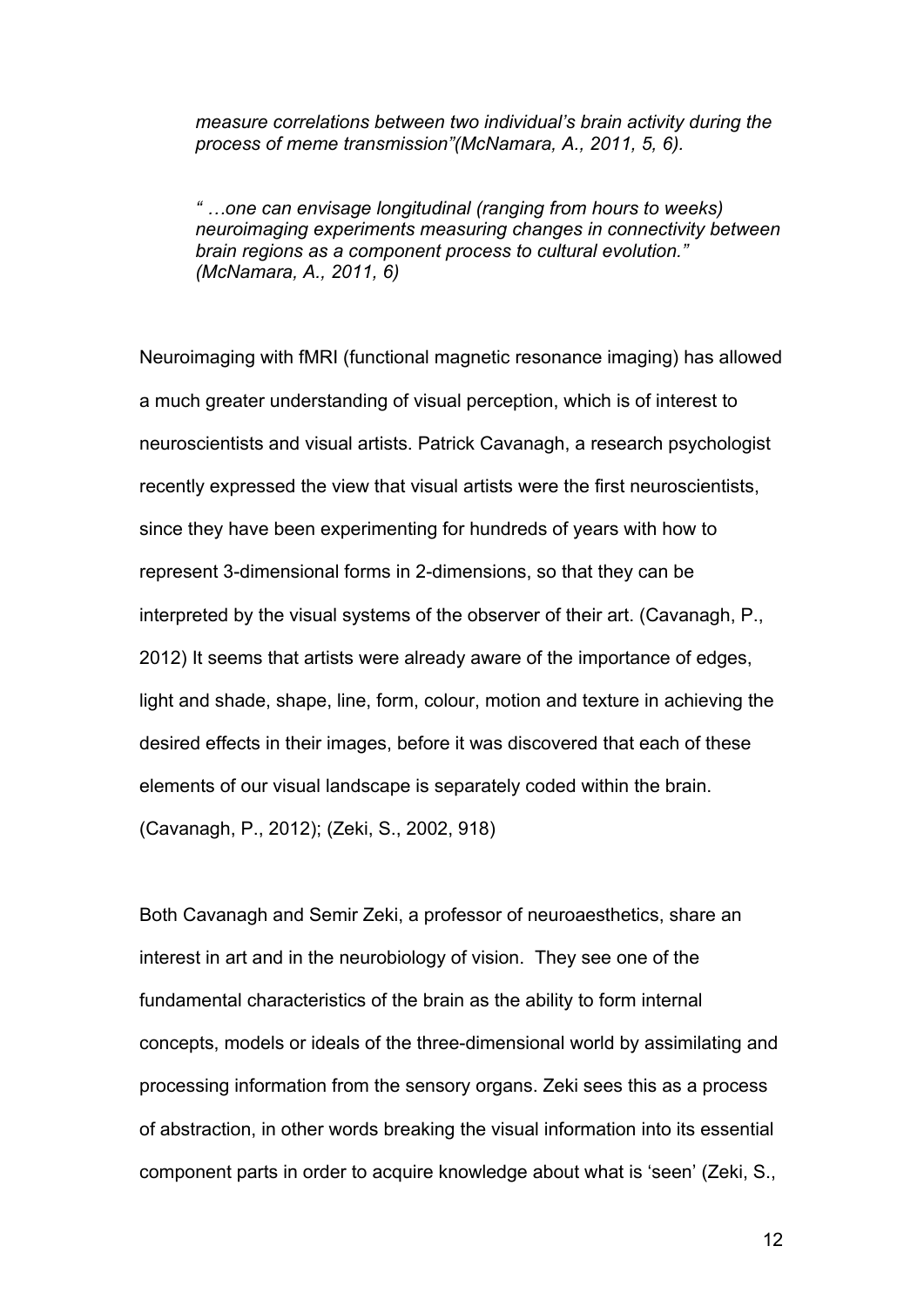2002, 1). He is interested in the variety of artistic expression, which presumably reflects variability in brain function influenced by cultural experience. In a review of 'Vision and Art' by Livingstone, he repeats the profound observation that:

*" And yet these differences in brain organization, whatever they may turn out to be, are superimposed on a common plan that is characteristic of all brains. It is this common organization that allows us to communicate through art and about art without using the written or spoken word."(Zeki, S., 2002,918)*

And continues:

*"…I hope that…visual scientists will come to realize what a rich resource they are provided with by artists who exploit the potential of the visual brain in their creations. Such material is well worth studying scientifically."(Zeki, S., 2002, 919)*

In my view, the proposed relationship between neuroscience and visual art should be reciprocal. The visual artist has much to learn from how the brain processes visual information.

Looking at a work of art has been assumed to be a conscious, sensory experience. A body of evidence now exists to confirm that, as in the visual system, we only have conscious awareness of the end result of a highly complex, multi-stage process, which is completed in milliseconds. Crick and Koch express this in their paper *'The Unconscious Homunculus, a discussion of intermediate level theory of consciousness*', thus:

*". we suggested that the biological usefulness of visual consciousness in humans is to produce the best current interpretation of the visual scene in the light of past experience, either of ourselves or of our*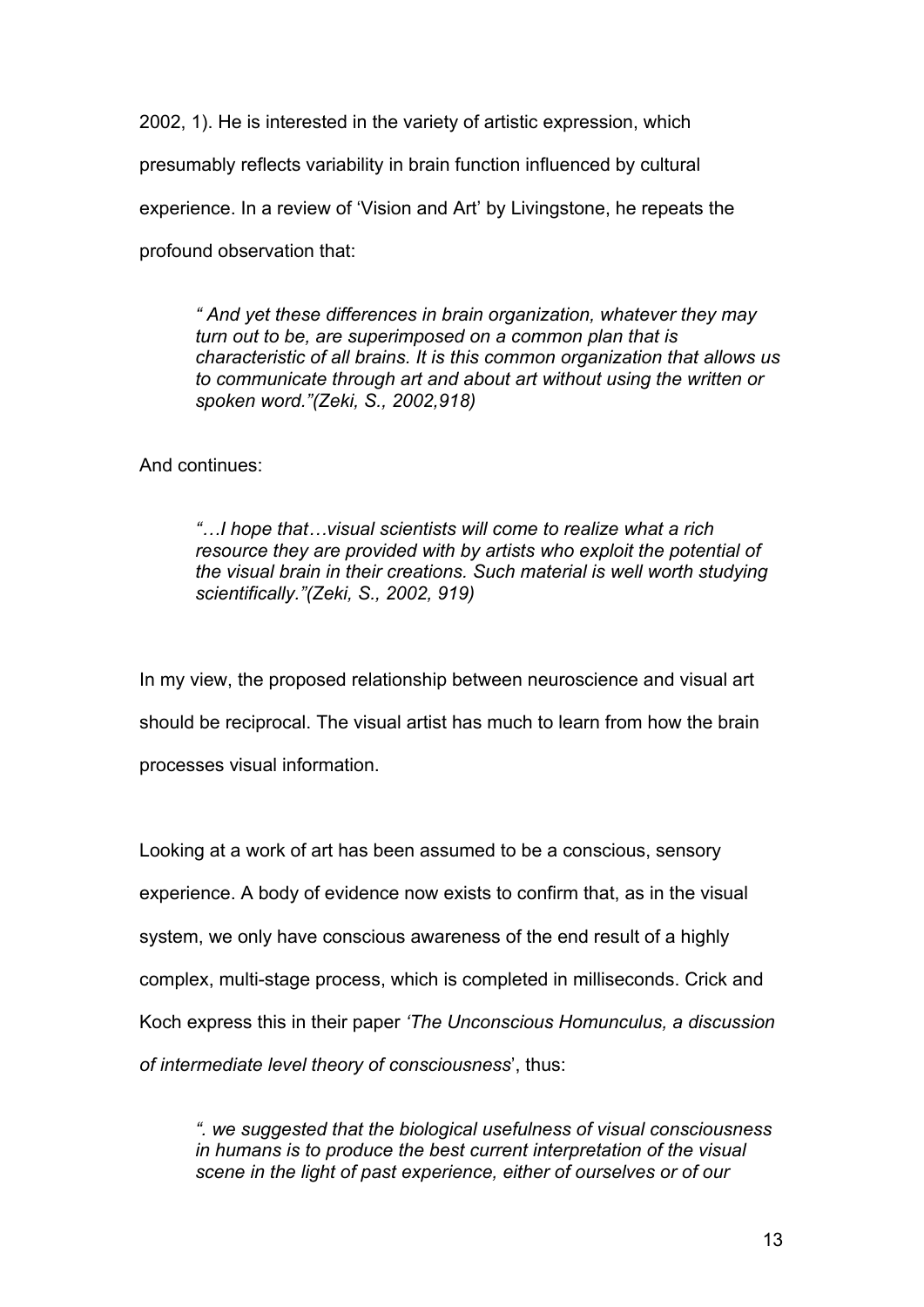*ancestors (embodied in our genes), and to make this interpretation directly available - for a sufficient amount of time - to the parts of the brain that plan possible voluntary motor outputs of one sort or another, including speech."(Crick, F., Koch, C., 2000, 2)*

In the body of the paper they discuss the nature of 'qualia', a philosophical term for the subjective conscious experience, or 'raw feel'; for example, blueness or saltiness. They describe how the term homunculus, (the little man inside our heads), has been given to our internal image of ourselves, where our consciousness resides. They state: *"We all have this illusion of a homunculus inside the brain (that's what "I" am)."(Crick, F., Koch, C., 2000, 6)* It is their opinion that the term unconscious homunculus is more appropriate, since we are unaware of most of the activity of our brain. Recently, a number of eminent contemporary neuroscientists appearing in a television programme examining free will unanimously agreed that we are only aware of a tiny proportion of our brain activity at any given time, although we have an illusion of consciousness, and independent control of our thoughts and actions. (Horizon, 2012)

When concluding their article, Crick and Koch summarise thus:

*"…we are not directly aware of the outer world of sensory events. Instead we are conscious of the results of some of the computations performed by the nervous system on the various neural representations of this sensory world…. Nor are we directly aware of our inner world of thoughts, intentions and planning (that is, of our unconscious homunculus) but – and this is the surprising part—only of the sensory representations associated with these mental activities. What remains is the sobering realization that our subjective world of qualia—what distinguishes us from zombies and fills our life with colour, music, smells and other vivid sensations—is probably caused by the activity of a small fraction of all the neurons in the brain, located strategically between the outer and the inner worlds. How this activity acts to produce the subjective world that is so dear to us is still a complete mystery."(Crick, F., Koch, C., 2000, 8)*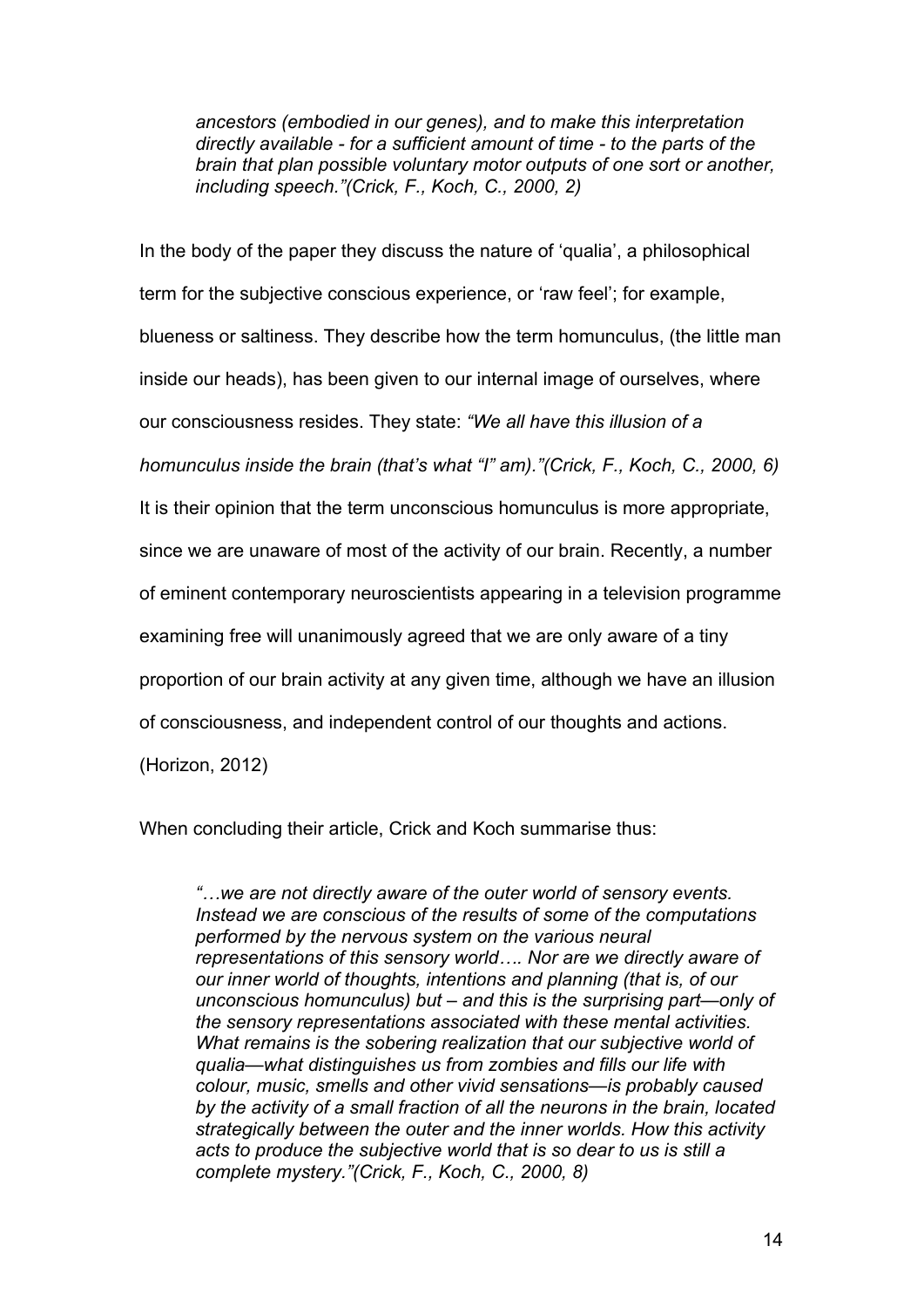So to sum up, am I any closer to understanding the link between the earliest artists in human prehistory and my own creativity? I am struck by how much the artist, who drew on the cave walls at Chauvet 35,000 years ago, already understood about line, colour, form and movement in order to produce such a stunning image of horses. (Figure: 3)



**Figure 3: Horses, Chauvet cave painting, - 35,000yrs, discovered 1994**

There is no doubt that we are linked by impressive visual perception within our nervous system, an ability to abstract images and to use imitative skills to increase our knowledge of our environment and to understand our fellow human beings.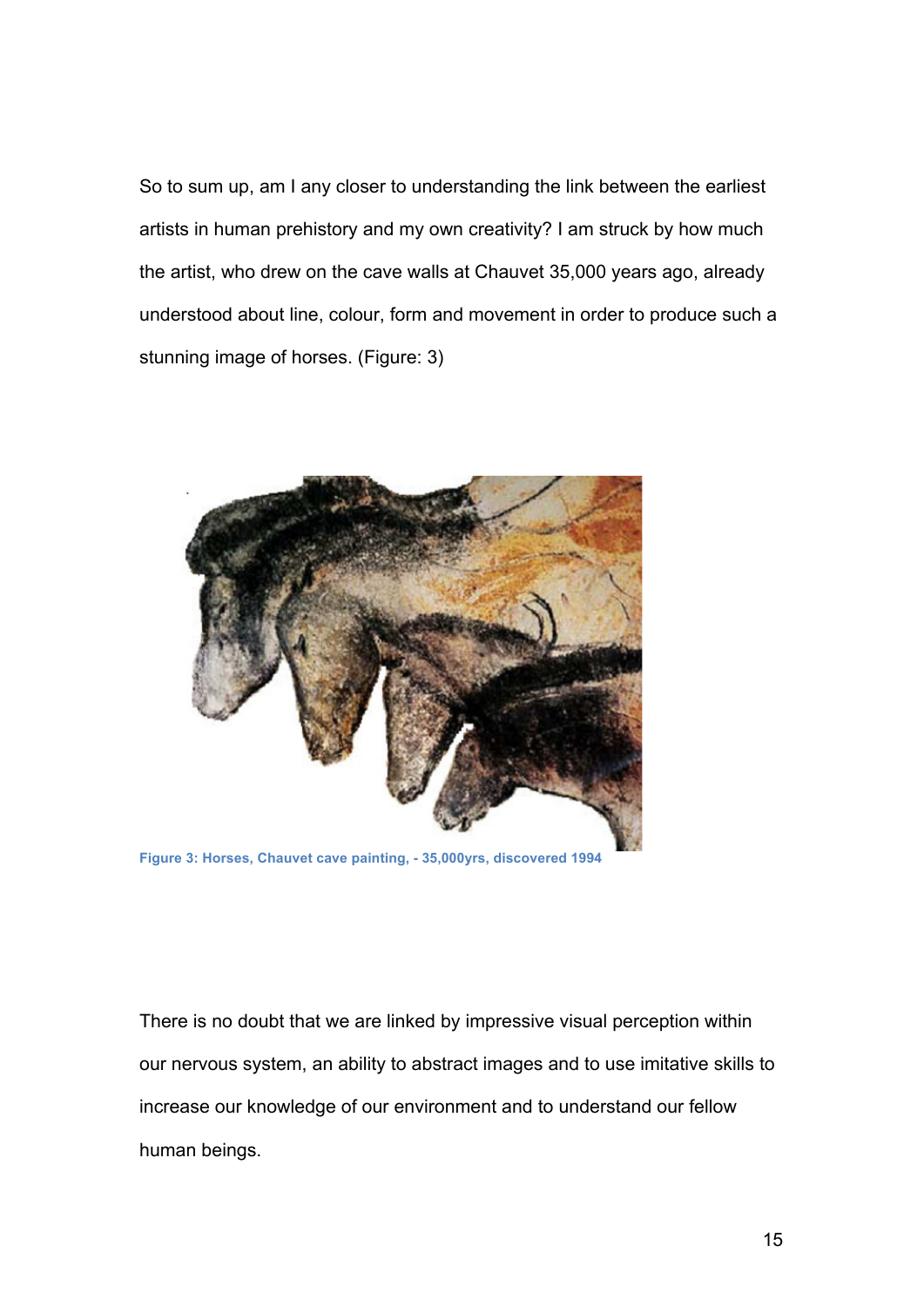What of memes? I find the concept of a new independent replicator, which uses the human skill of imitation to propagate itself, quite compelling. I have been impressed by the number of diverse disciplines, such as philosophy, psychology, neuroscience, anthropology, evolutionary biology and evolutionary psychology which now regard this as a significant area for research.

Even before mirror neurons, in 1989, the philosopher, Dennett, expressed the view that 'art' in its broadest sense of creativity and imagination, drives culture and through memes, it has *"virtually supplanted all other forms of evolution"(Dennett, D., 1990, 1,2)*

From my own experience, I do not find it difficult to accept that my creative ideas do not come from what I regard as my conscious brain. I made the sculpture of 'Monumental memes" with the prostrate human figure below, (fig: 4) before I had read about the homunculus, but presumably the meme for this concept was copied into my neural networks sometime ago, and was stored rather than being discarded. The relationship with memes seems to be, of necessity, a symbiotic one and a source of wonder.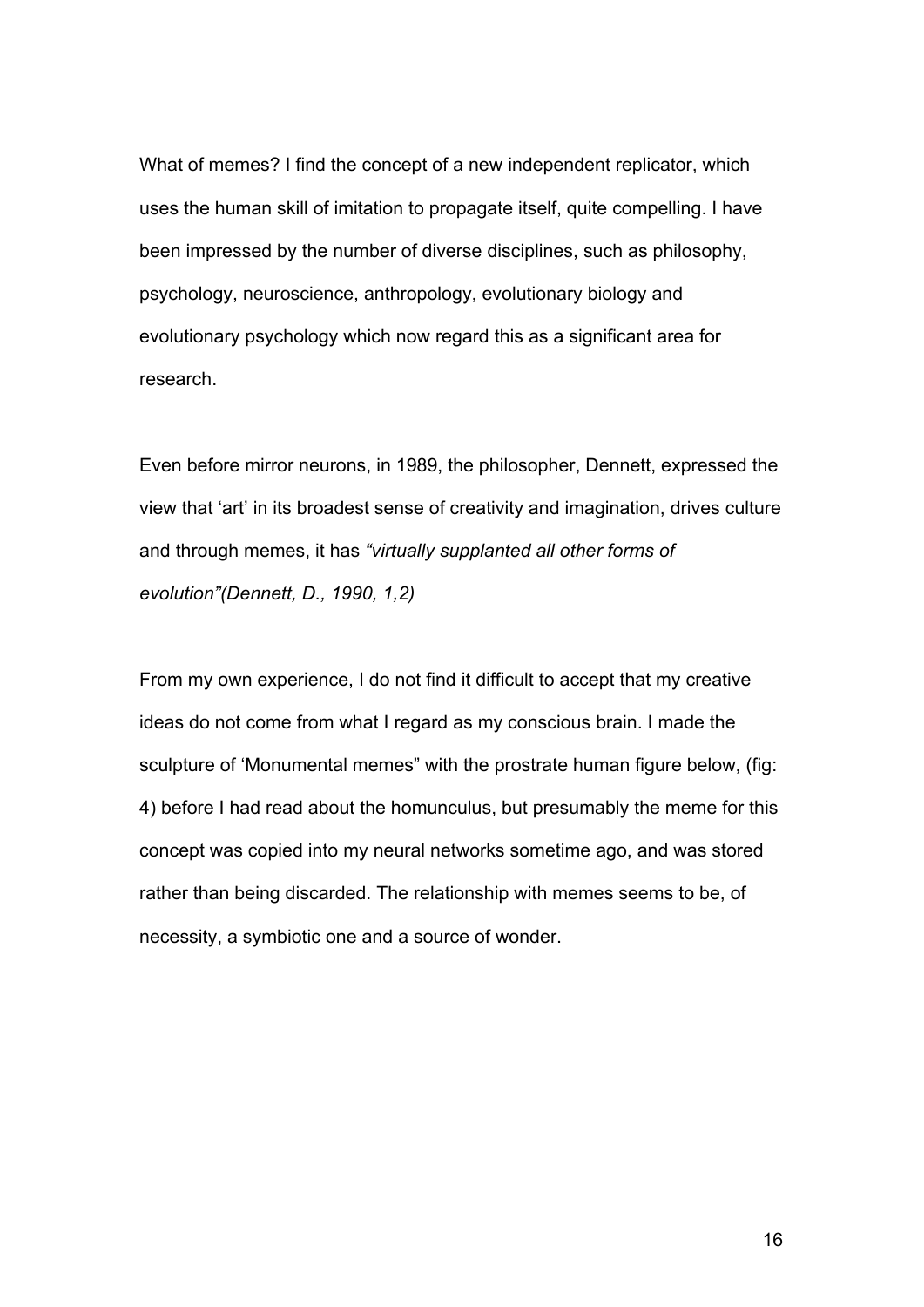

**Figure 4: Monumental Memes, 2012, Sutton.**

Finally, it is a sure sign of the power of the meme when the U.S. military

commission a memetics compendium, with the stated purpose:

*"…to provide an indication of the prospective value of memetics to the U.S. military for conventional and asymmetric operations, including counter- terrorism.*

*The attempt to establish a scientific basis for memetics is critically important. For example, within a suitable memetics framework could be the means to prevent irrational conflict and promote rational solutions to endemic national and international problems."(Finkelstein, R., Kruse, A., 2008)*

Maybe these independent replicators do indeed have the limitless power

Richard Dawkins imagined. (Dawkins, R., 1989, 322)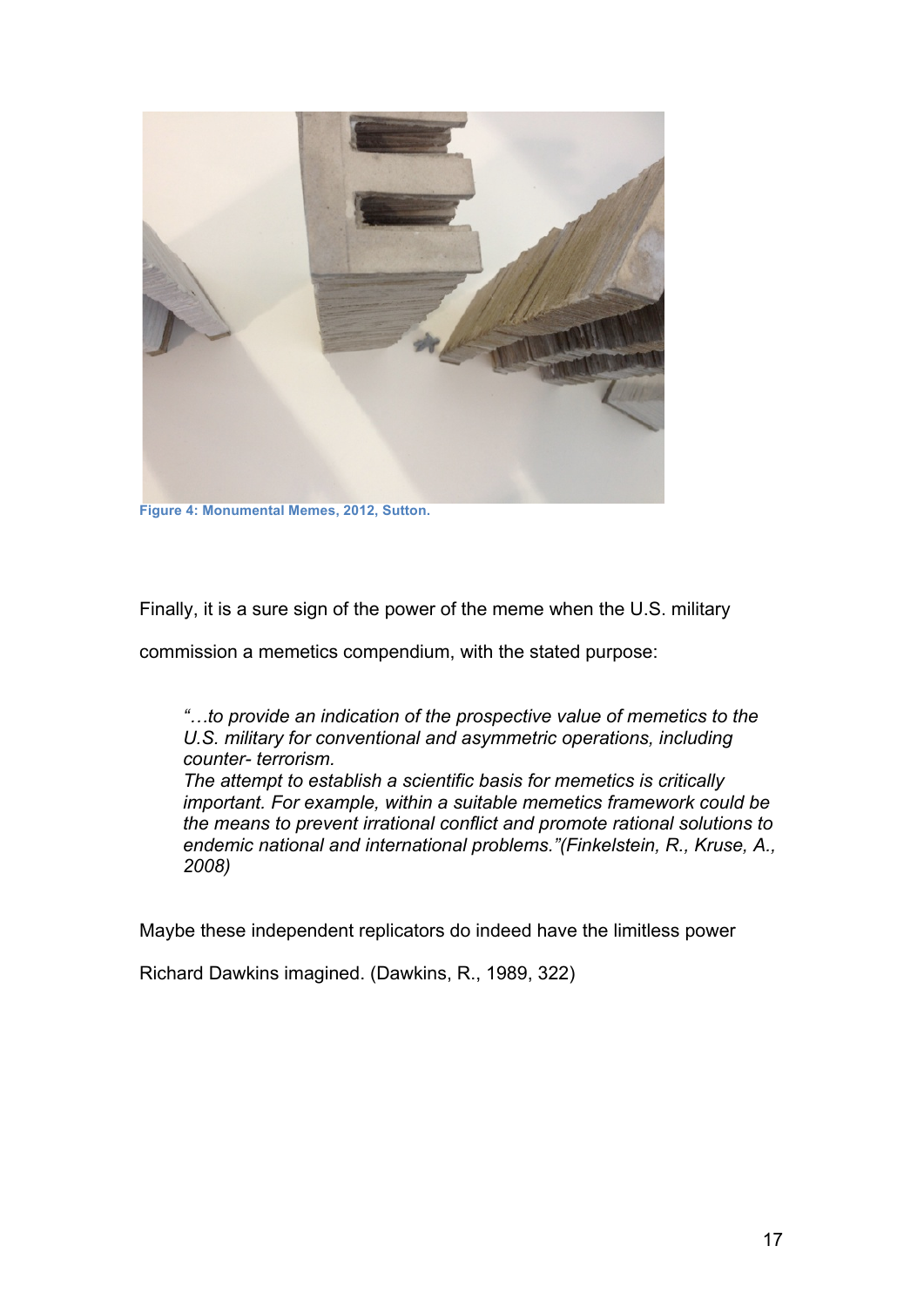### **Bibliography**

Books

Anand. M.R., 1978, *Seven Little-Known Birds of the Inner Eye*, Japan, Charles E. Tuttle Co., Inc.

Aunger. R., 2002, *The Electric meme,* New York, The Free Press.

Bahn. P., 2007, *Cave Art: A Guide to the Decorated Ice Age Caves of Europe,*  London, Frances Lincoln Ltd.

Blackmore. S., 2000, *The Meme Machine, Oxford, oxford University Press.*

Boot. M. et al, 2002, *Grayson Perry – Guerrilla Tactics*, Amsterdam, Uitgever.

Collins. J., Mayblin. W., 2005, *Introducing Derrida,* Cambridge, Icon Books Ltd.

Dawkins. R., 1989, *The Selfish Gene,* Oxford, Oxford University Press.

Dawkins. R., 1999, *Unweaving the Rainbow,* London, Penguin Books.

Dawkins. R., 2006, *The God Delusion*, London, Bantam Press.

Dissanayake. E., 1988, *What Is Art For?* Washington, Washington University Press.

Gasché. R., 1986, *The Tain of the Mirror, Derrida and the Philosophy of Reflection,* London, Harvard University Press.

Hockney. D., 2006, *Secret Knowledge: Rediscovering the Lost Techniques of the Old Masters,* London, Thames and Hudson Ltd.

Hustvedt. S., 2005, *Mysteries of the Rectangle*, New York, Princeton Architectural Press, 153-156.

Jones. W., 2006, *Grayson Perry- Portrait of the Artist as a Young Girl,* London, Chatto and Windus.

Jung. C.G., 1963, *Memories, Dreams, Reflections*, London, Collins and Routledge & Kegan Paul.

Jung. C.G., 1979, Man *and His Symbols,* Aldus Books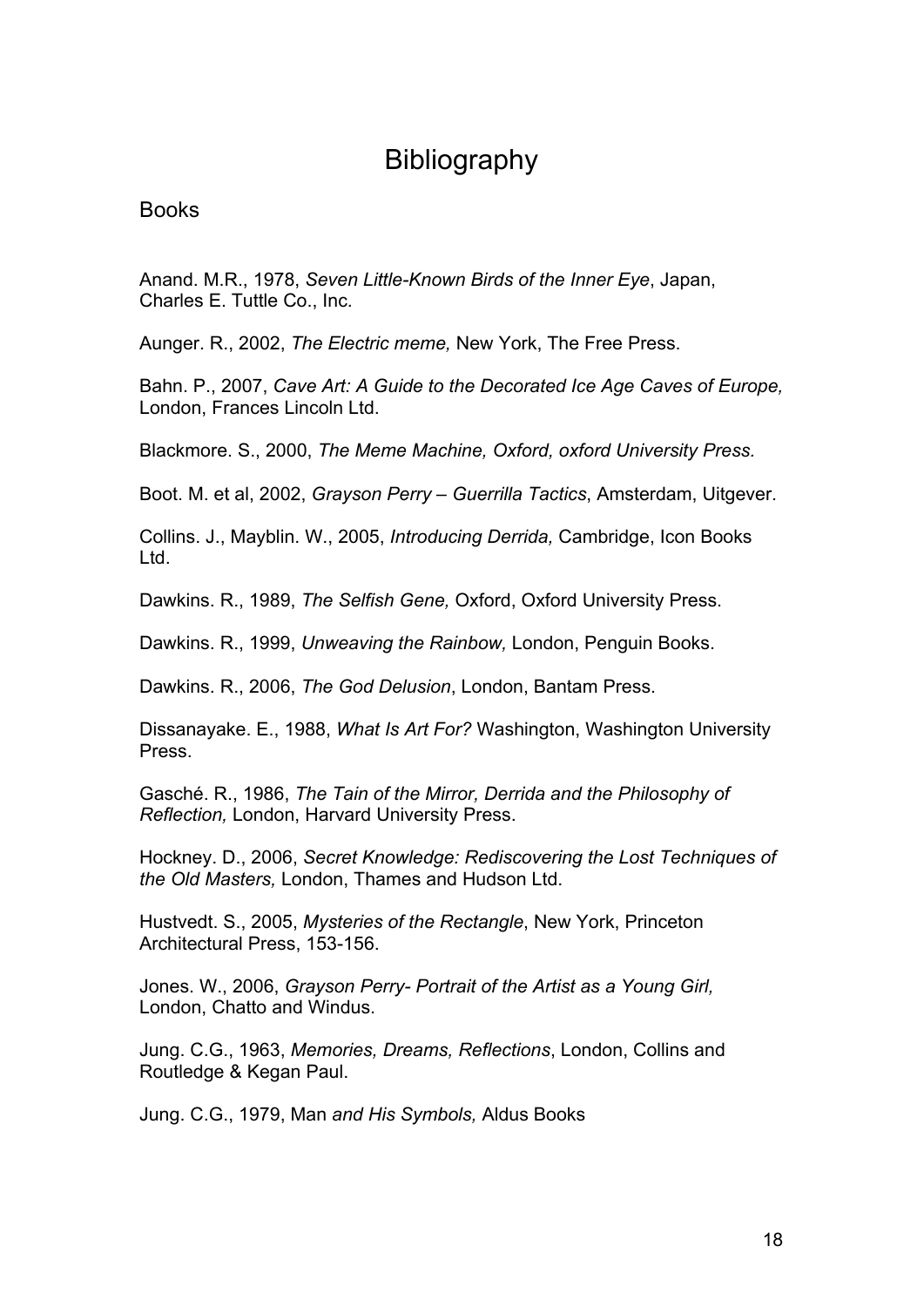Laing. R.D., 2010, *The Divided Self,* London, Penguin Group (Modern Classics), 37.

Leader. D, 2004, *Stealing the Mona Lisa: What Art Stops Us From Seeing,* UK, Shoemaker & Hoard.

Leader.D, Groves. J., 2010, *Lacan: A Graphic Guide,* London, Icon Books Ltd.

Leader. D., 2009, *The New Black: Mourning, Melancholia and Depression*, London, Penguin, 193,194.

Leader. D., 2011, *What is Madness?* London, Hamish Hamilton for Penguin.

Sacks. O., 2010, *A man of letters*, in *The Mind's Eye*, London, Picador, 53-81

Articles and Journals

Atran. S., 2001, The Trouble With Memes :Inference Versus Imitation in Cultural Creation, *Human Nature* 12(4): 351-381, 2001.

Berrol. C F., 2006, Neuroscience meets dance/movement therapy: Mirror neurons, the therapeutic process and empathy. *The Arts in Psychotherapy*, 33, (2006): 302-315.

URL: http://www.adta.org/Resources/Documents/Berrol-2006.pdf (08/03/2012)

Blackmore. S., 2001, Evolution and Memes: The human brain as a selective imitation device, *Cybernetics and Systems***,** Vol. 32:1, 225-255, 2001.

Boyd, R., and Richerson, P.J., 2000. Meme theory oversimplifies cultural change. *Scientific American.* 283: 70–71

Brain Briefings, 2008, Mirror Neurons, *Society for Neuroscience*, November 2008.URL: http://www.sfn.org/briefings (08/03/2012)

Dennett. D., 1990, Memes and the Exploitation of Imagination, The David and Miriam Mandel Lecture, American Society for Aesthetics, October 27, 1989, 47th Annual Meeting, in *Journal of Aesthetics and Art Criticism*, 48: 127-35, Spring 1990.

URL: http://ase.tufts.edu/cogstud/papers/memeimag.htm (20/02/2012)

Dennett. D., 2005, From Typo to Thinko: When Evolution Graduated to Semantic Norms. In: Levinson. C., and Jaisson. P., eds, *Evolution and Culture.* The MIT Press, 133-145.

URL: http://ase.tufts.edu/cogstud/papers/dennett\_from\_typo\_to\_thinko.pdf (19/03/2012)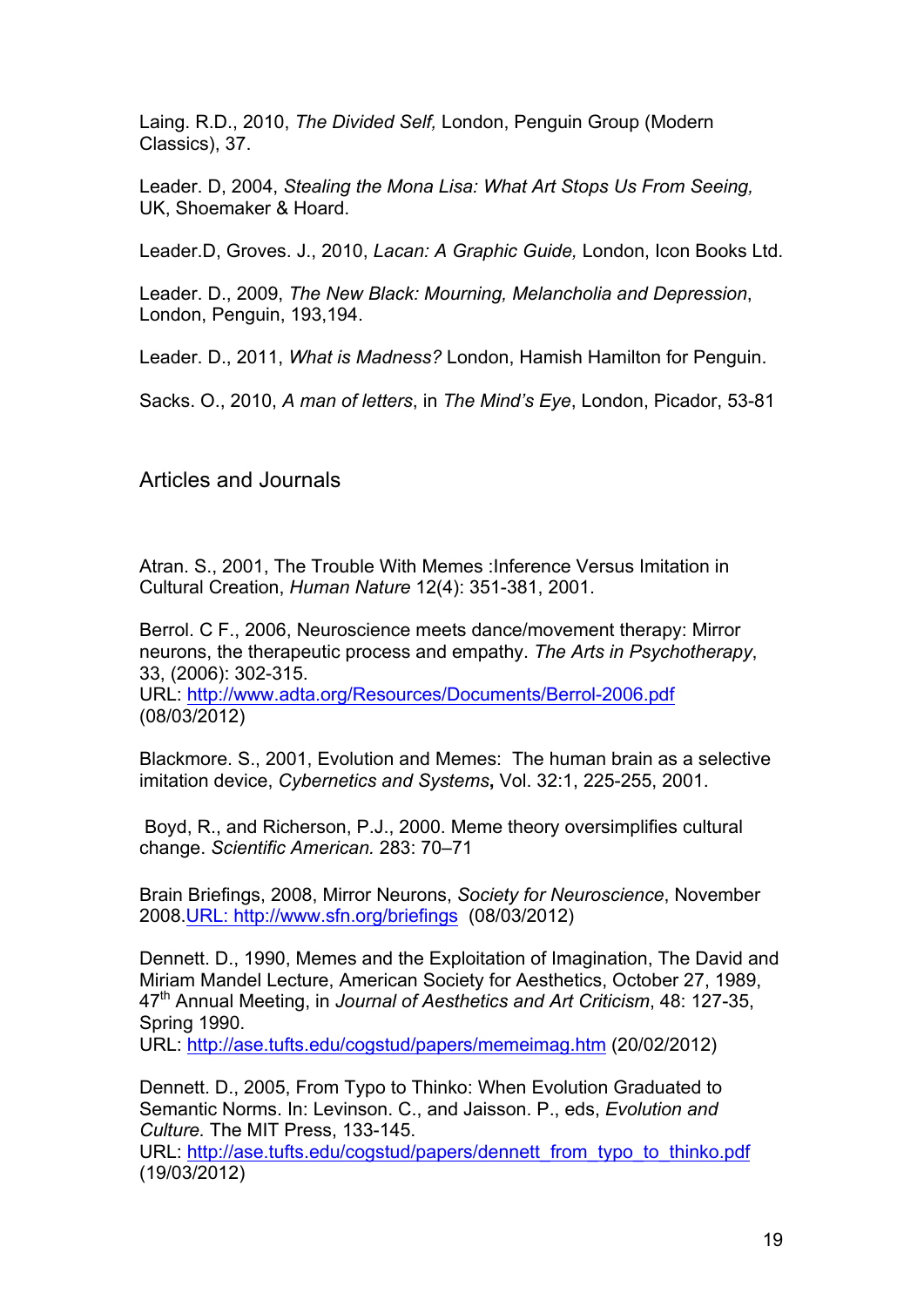Donald. M., 1993, Précis of Origins of the Modern Mind: Three stages in the evolution of culture and cognition, *Behavioural and Brain Sciences,* (1993) 16, 737-791.

URL:http://psycserver.psyc.queensu.ca/donaldm/reprints/precis1993partA.PD F (19/03/2012)

Gallese, V., et al, 1996, Action recognition in the premotor cortex, *Brain*, 1996, 119; 593–609.

Griggs. J., 2010, Windows to the Mind, *New Scientist,* 18/09/2010, 34-39.

Haggard. P., et al, 2002, Voluntary action and conscious awareness, *Nature Neuroscience*, Volume 5, no. 4, April 2002pp 382-385. URL: http://neurosci.nature.com (01/03/2012)

Kilner, J.M., et al, Evidence of Mirror Neurons in Human Inferior Frontal Gyrus *The Journal of Neuroscience*, 12 August 2009, 29(32): 10153-10159; doi: 10.1523/JNEUROSCI.2668-09.2009 URL:http://www.jneurosci.org/search?submit=yes&y=0&fulltext=review%20of

%20mirror%20neurons&x=0&FIRSTINDEX=0 (08/03/2012)

Libet. B., 1999, Do We Have Free Will? *Journal of Consciousness Studies*, 6, No. 8-9, 1999, pp. 47-57. URL: http://www.imprint-academic.com/jcs (01/03/2012)

Livingstone. M. S., 2011, "Stereopsis and Artistic Talent: Poor Stereopsis Among Art Students and Established Artists*",* in *Psychological Science,* 22, 336-338.

Mukamel. R., et al, 2010, Single-Neuron Responses in Humans during Execution and Observation of Actions, *Current Biology*, 20, No. 8, April 27 2010, pp 750-756. URL: http://download.cell.com/current-biology (08/03/2012)

Poulshock. J., 2002, The Problem and Potential of Memetics, 22/03/2002, *Journal of Psychology and Theology.* URL: http://www.thefreelibrary.com/\_/print/PrintArticle.aspx?id=85047453

(11/02/2012)

Schütz-Bosbach. S., et al, 2006, Self and Other in the Human Motor System, *Current Biology*, 16, 1830-1834, September 19, 2006. URL: http://keck.ucsf.edu/~houde/sensorimotor\_jc/SSchutzBosbach06a (01/03/2012)

Sperber. D., 2000, An Objection to the Memetic Approach to Culture. In: Aunger, R., ed. *Darwinizing Culture: The status of Memetics as a Science,*  Oxford, Oxford University Press, 163-173.

URL: http://www.dan.sperber.fr/wp-content/uploads/2009/09/meme.pdf (19/03/2012)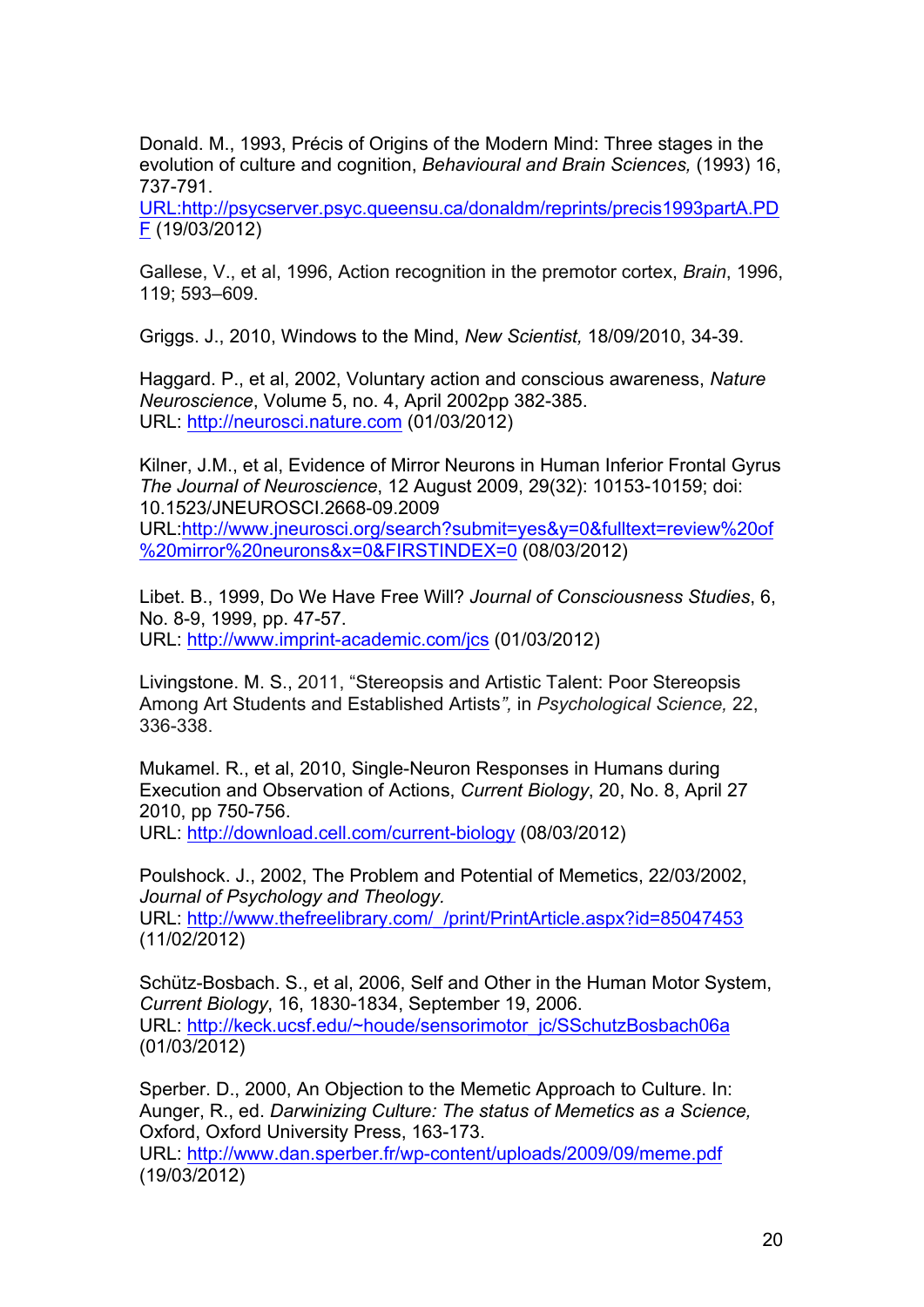Zeki. S., 2002, Neural Concept Formation & Art: Dante, Michelangelo, Wagner, *Journal of Consciousness Studies,* 9, no. 3, 2002, pp. 53-76. URL: http://neuroesthetics.org/publications.php002 (08/03/2012)

Zeki. S., 1998, Art and the Brain, *Dædalus*, 127, No.2, pp71-103. URL: http://neuroesthetics.org/publications.php002 (08/03/2012)

Zeki. S., 2001, Artistic Creativity and the Brain, *Science,* Vol. 293, 6 July 2001.

URL http://neuroesthetics.org/publications.php002 (08/03/2012)

Zeki. S., 2, Trying to Make Sense of Art, (Book review) Vision and Art: The Biology of Seeing by Margaret Livingstone, *Nature*, Vol. 418, 29 August 2002, pp 918,919.

URL: http://www.nature.com/search/executeSearch?sp-c=25&sps=date\_descending&sp-q-1=NATURE%2CNEWS&sp-q=Zeki (08/03/2012)

#### Internet

Allen. P.S., 2009, M R Research Centre -Functional MRI. URL:http://www.invivonmr.ualberta.ca/Education/fmri.php (20/11/2011)

Blackmore, S. 1998. Imitation and the definition of a meme*. Journal of Memetics* - Evolutionary Models of Information Transmission, 2.URL: http://jom-emit.cfpm.org/1998/vol2/balckmore\_s.html (11/03/2012)

Blackmore, S. 2007.Imitation makes us Human. URL: http://www.susanblackmore.co.uk/Chapters/human.pdf (11/03/2012)

Brown, M. 2009, Tate Modern puts void in Turbine Hall. URL: http://www.guardian.co.uk/artanddesign/2009/oct/12/tate-modernturbine-hall-balka (08/03/2012)

Chalmers, D.J., 1995, Facing up to the problems of consciousness*, Journal of Consciousness Studies* 2(3): 200-19, 1995. URL:http://consc.net/papers/facing.html (08/03/2012)

Crick, F., Koch, C., 2000, The Unconscious Homunculus, in "*The Neuronal Correlates of Consciousness",* Metzinger, T., ed., pp. 103-110. MIT Press: Cambridge, MA (2000) URL: http://www.klab.caltech.edu/~koch/unconscioushomunculus.html (14/03/2012)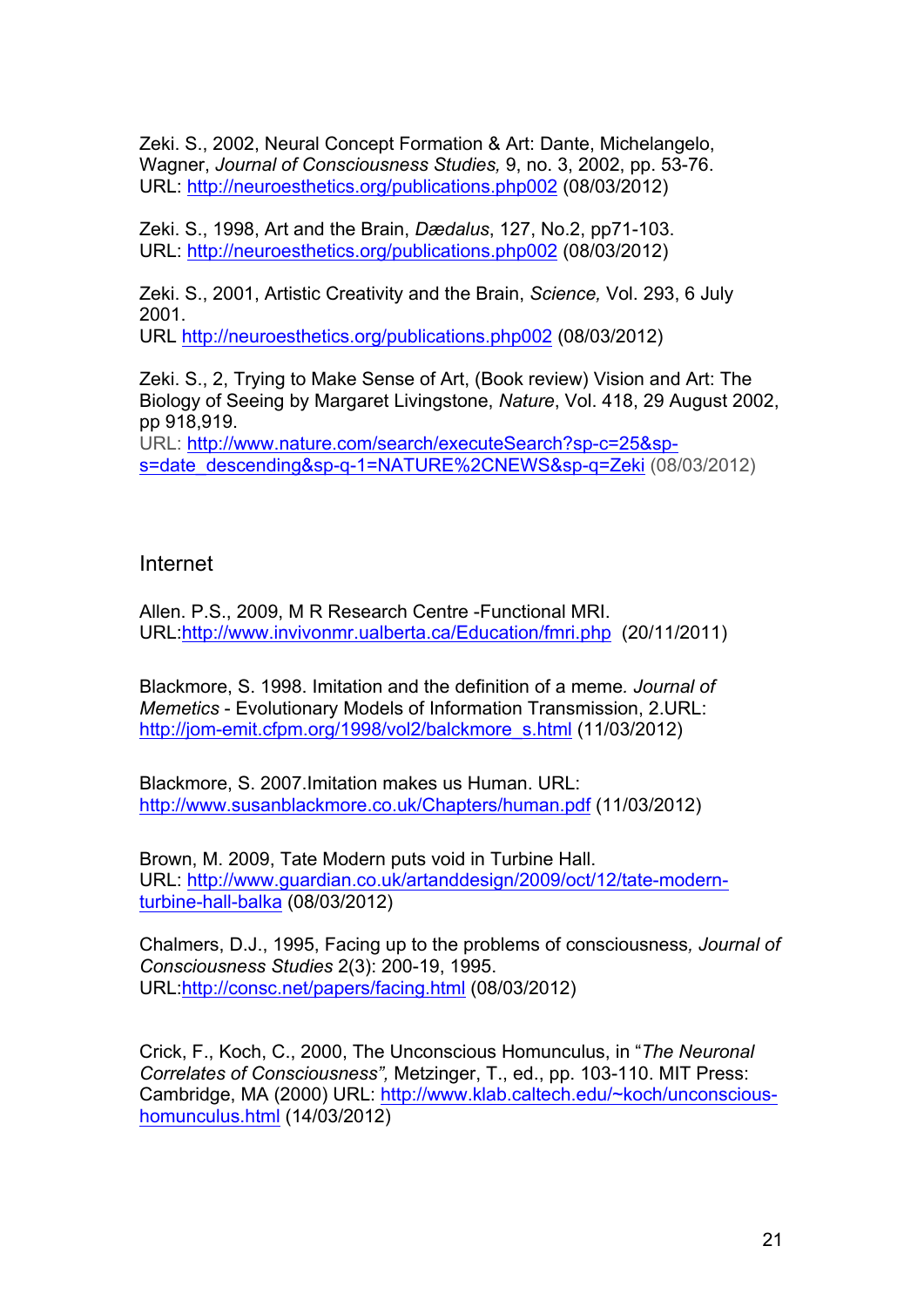Cunniff, T., 2005, Book Review, The Void in Art by Mark Levy. URL: http://www.stretcher.org/features/books\_the\_void\_in\_art/ (08/03/2012)

Davies, L., 02/03/2009, Paris Hosts New Exhibition of Nothing. URL: http://www.guardian.co.uk/artanddesign/2009/mar/02/pompidou-centrevides-exhibition (08/03/2012)

Dawkins. R., 1991, Viruses of the Mind. URL: http://cscs.umich.edu/~crshalizi/Dawkins/viruses-of-the-mind.html (20/01/2012)

Deasy. H., From the Great Humpty Dumpty Disaster to the Emperor's New Meme.

URL: http://thegreatdebate.org.uk/Deasy1.html (14/03/2012)

Distin. K., 2005, an extract from *The Selfish Meme: A Critical Reassessment*, Cambridge University Press. URL:http://www.cambridge.org/servlet/file/store6/item2376285/version1/item\_

9780521606271\_excerpt.pdf (21/03/2012)

Finkelstein. R., Kruse. A., 2008, A Memetics Compendium. URL: http://www.semioticon.com/virtuals/memes2/memetics\_compendium.pdf

Friend, T., 2001, Health and Science, "Culture's not only human". http://www.usatoday.com/news/science/2001-06-05-animal-usat.htm (08/03/2012)

Henson. H K., 2002, Sex, Drugs, and Cults: An evolutionary psychology perspective on why and how cult memes get a drug-like hold on people, and what might be done to mitigate the effects. Published in *The Human Nature Review,* 2002 Volume 2: 343-355(23August) URL**:** http://human-nature.com/nibbs/02/cults.html (14/03/2012)

Herzog, W, Werner Herzog on the Birth of Art (Interview), 2011, *Archaeology Magazine,* Volume 64, Number 2, March/April 2011. URL:http://www.archaeology.org/1103/features/werner\_herzog\_chauvet\_cave forgotten\_dreams.html (17/03/2012)

Marneli. M., 2005. Review of: Kate Distin, *The Selfish Meme: A Critical Reassessment*, Cambridge University Press, 2005, 238pp, \$21.99 (pbk), ISBN 0521606276.

In *Notre Dame Philosophical Reviews*, an online journal, 16/09/2005.URL:http://ndpr.nd.edu/news/24865-the-selfish-meme-a-criticalreassessment/ (08/03/2012)

McNamara*.* A., 2011, Can We Measure Memes? Published 25 May 2011, Perspective Article, *Frontiers in Evolutionary Medicine.* URL: http://www.frontiersin.org/Evolutionary\_Neuroscience/ (11/02/2012)

Preti, A. and Miotto, P. 1997; Creativity, Evolution and Mental Illnesses,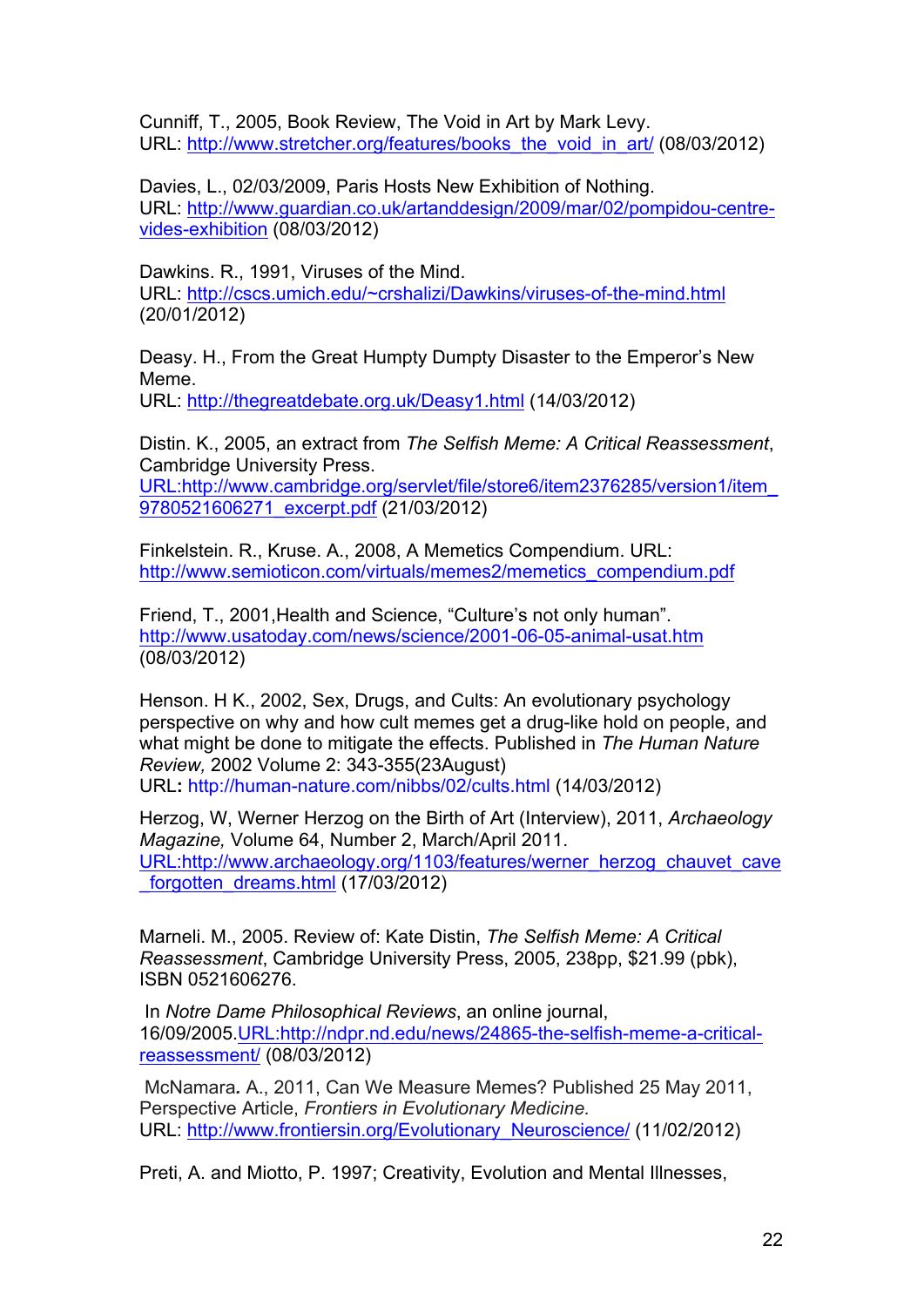Journal of Memetics - Evolutionary Models of Information Transmission**,** 1. URL:http://www.cpm.mmu.ac.uk/jom-emit/1997/vol1/preti\_a&miotto\_p.html (11/02/2012)

Richerson. P., Boyd. R., 2005, Culture Is Essential. An excerpt from *Not By Genes Alone: How Culture Transformed Human Evolution.* 2005, The University of Chicago Press.

URL:http://www.press.uchicago.edu/Misc/Chicago/712842.html (08/03/2012)

Rizzolatti. G., 2005, The mirror neuron system and its function in humans. *Anat Embryol* (2005), 210: 419–421. Published online: 13 October 2005, Springer-Verlag.

URL:

http://www.telefonica.net/web2/lupelandia/piramidescerebro/The%20mirrorneuron%20system%20in (19/03/2012)

Rosenberg, J. 2012, The Mona Lisa Was Stolen! URL: http://history1900s.about.com/od/famouscrimesscandals/a/monalisa.htm (08/03/2012)

*The Man who Forgot to Read and Other Stories*, Imagine, Spring 2011, BBC iPlayer. Interview with Oliver Sacks. URL: http://www.bbc.co.uk/programmes/b012b42j (20/11/2011)

Velmans, Max (1997) Is my unconscious somebody else's consciousness? A review of D.Chalmers (1996) *The Conscious Mind: in search of a fundamental theory,* Oxford University Press. [Journal (Paginated)] URL: http://cogprints.org/386/1/CHALMERS.html (19/03/2012)

Zeki.S. Stutters. J., 2012, A brain-derived metric for preferred kinetic stimuli. *Open Biology*, 2012,2, 120001. URL: http://rsob.royalsocietypublishing.org/content/2/2/120001.full.pdf (08/03/2012)

#### **Exhibitions**

*"The Force and Form of Memory",* 2011, Compass Gallery, Glasgow.

*"The Tomb of the Unknown Craftsman",* 2011, Grayson Perry, The British Museum, London.

*Yayoi Kusama, a retrospective*. Tate Modern, London, February 2012.

#### DVD

*Goya: Crazy like a Genius,* DVD. Robert Hughes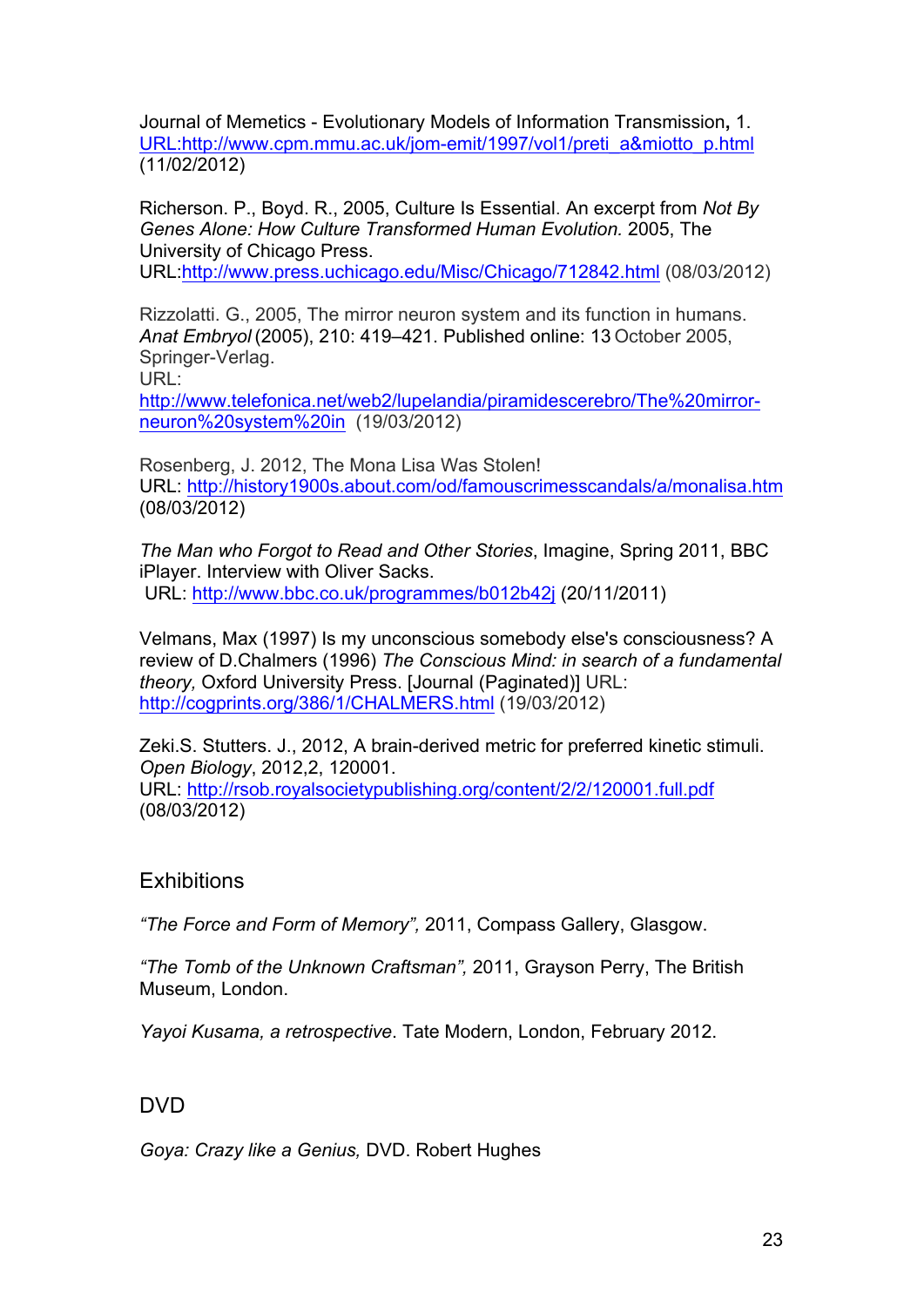#### **Television**

*"Grayson Perry and the Tomb of the Unknown Craftsman"*, Imagine. Presented by Alan Yentob. 2011. TV, BBC. (BBC1, 1/11/2011)

*Horizon: Out of Control?* People like to think they are in control of their lives – what they feel and think. But scientists are now discovering this is often simply an illusion*.* 2012, TV, BBC. (BBC 2,13/03/2012)

*Jeremy Deller: Middle Class Hero – A Culture Show Special*. 2012. TV, BBC. (BBC 2, 24/02/2012)

#### Presentations/Lectures

Cavanagh.P. "The Artist as Neuroscientist." Friday Seminar Series, 09/03/2012, Department of Psychology, Glasgow University. Further information from-URL:http://visionlab.harvard.edu/members/patrick/cavanagh.html